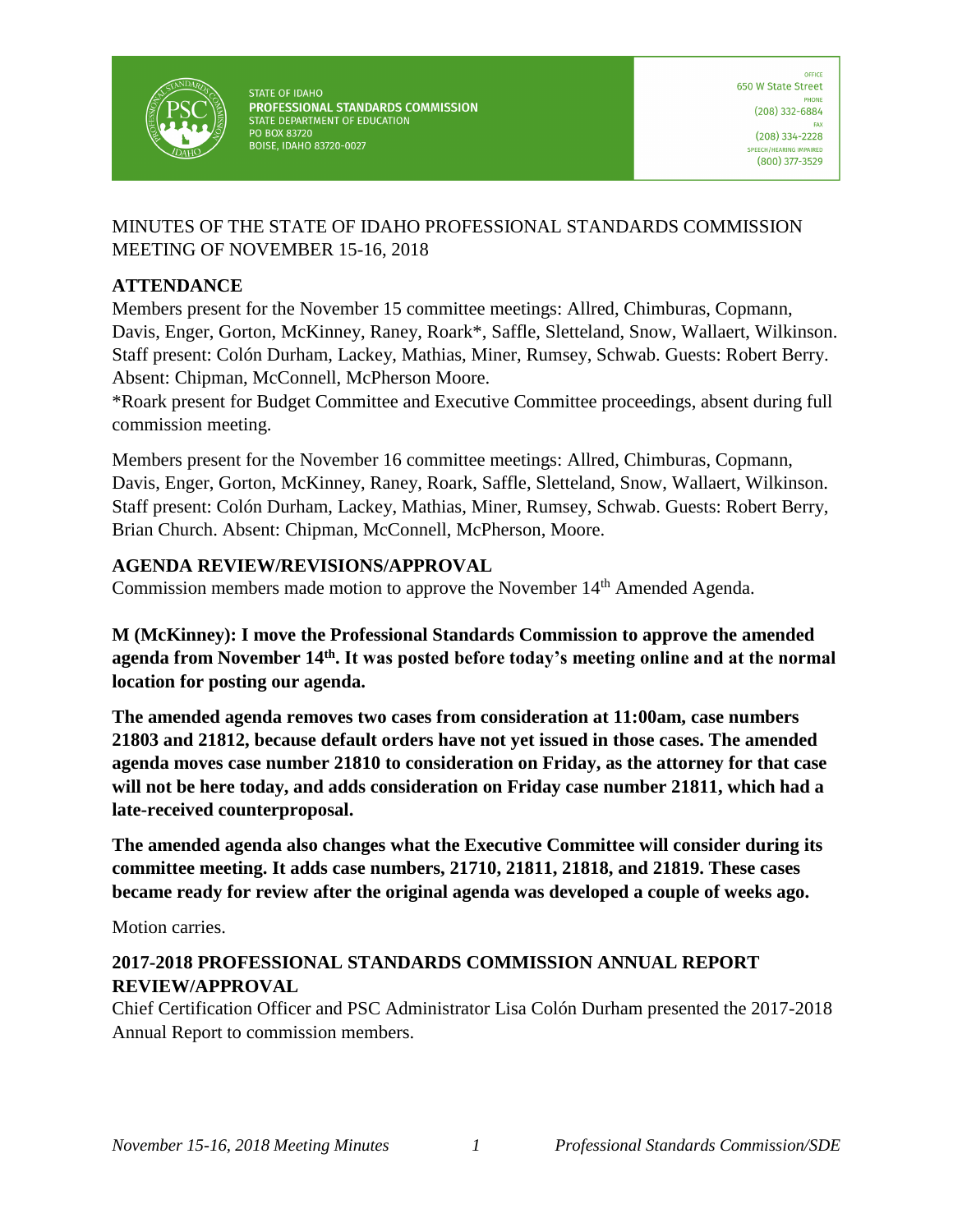**M/S (Enger/Saffle): I move that the Professional Standards Commission approve the 2017- 2018 Annual Report and submit it to the State Board of Education for approval**. Motion carries.

### **APPROVAL OF MINUTES**

**M/S (Enger/Saffle)**: **To approve the June 21-22, 2018 Commission meeting minutes as printed.** Motion carries unanimously.

### **ADMINISTRATIVE REPORT**

PSC Administrator Lisa Colón Durham (unless indicated otherwise) reported on the following during the presentation of the Administrative Report:

- 1) General Information
	- a. Lisa Colón Durham inquired if commission members would be interested in having a Pave the Way letter sent to their supervisors
	- b. Lisa Colón Durham reminded commission members that if their committee work concludes early they are welcome and encouraged to attend another committee meeting
- 2) Lisa Colón Durham reported that the PSC proposed IDAPA 08.02.02, Rules Governing Uniformity recommendations for School Nurse, Teacher Librarian, Gifted and Talented, English, Online Teacher, Literacy, and Teacher Leader – adding Literacy and Instructional Specialist; adding Middle School Social Studies (5-9) and Middle School Science (5-9) were approved by the State Board of Education on June 20, 2018, and November 8, 2018. Information regarding the Special Board Meeting on November 8 can be found by visiting [the event page on the State Board of Education website.](http://www.sde.idaho.gov/cert-psc/cert/apply/out-of-state.html)
- 3) Lisa Colón Durham shared that the Content Pedagogy and Performance Assessment as recommended by the Professional Standards Commission was approved by the State Board of Education at its August 15, 2018 meeting. Information regarding the State Board of Education Meeting on August 15 may be found by visiting the event page on [the State Board of Education website.](https://boardofed.idaho.gov/event/board-meeting-isu-4/)
- 4) Lisa Colón Durham shared information on the Keep Idaho Students Safe (KISS) initiative. Additional information regarding the KISS initiative may be found by visiting [the KISS page on the State Department of Education's website.](https://www.sde.idaho.gov/kiss/)
- 5) Lisa Colón Durham shared the status of updated Certification Applications and Institutional Recommendation forms, as well as the work done to make the Certification and Professional Standards Commission website more user-friendly. The updated forms may be viewed by visiting [the Certification page on the State Department of Education's](https://www.sde.idaho.gov/cert-psc/cert/)  [website.](https://www.sde.idaho.gov/cert-psc/cert/)
- 6) Lisa Colón Durham reported on the program views conducted during 2018, including:
	- a. Northwest Nazarene University Focused Visit: September 29 October 2, 2018
	- b. Brigham Young University Idaho Full Unit Review: October 23-26, 2018
	- c. Idaho State University Focused Visit: November 10-13, 2018

Lisa Colón Durham also shared that a review would be upcoming for the American Board (ABCTE) – Non-Traditional Review in spring 2019.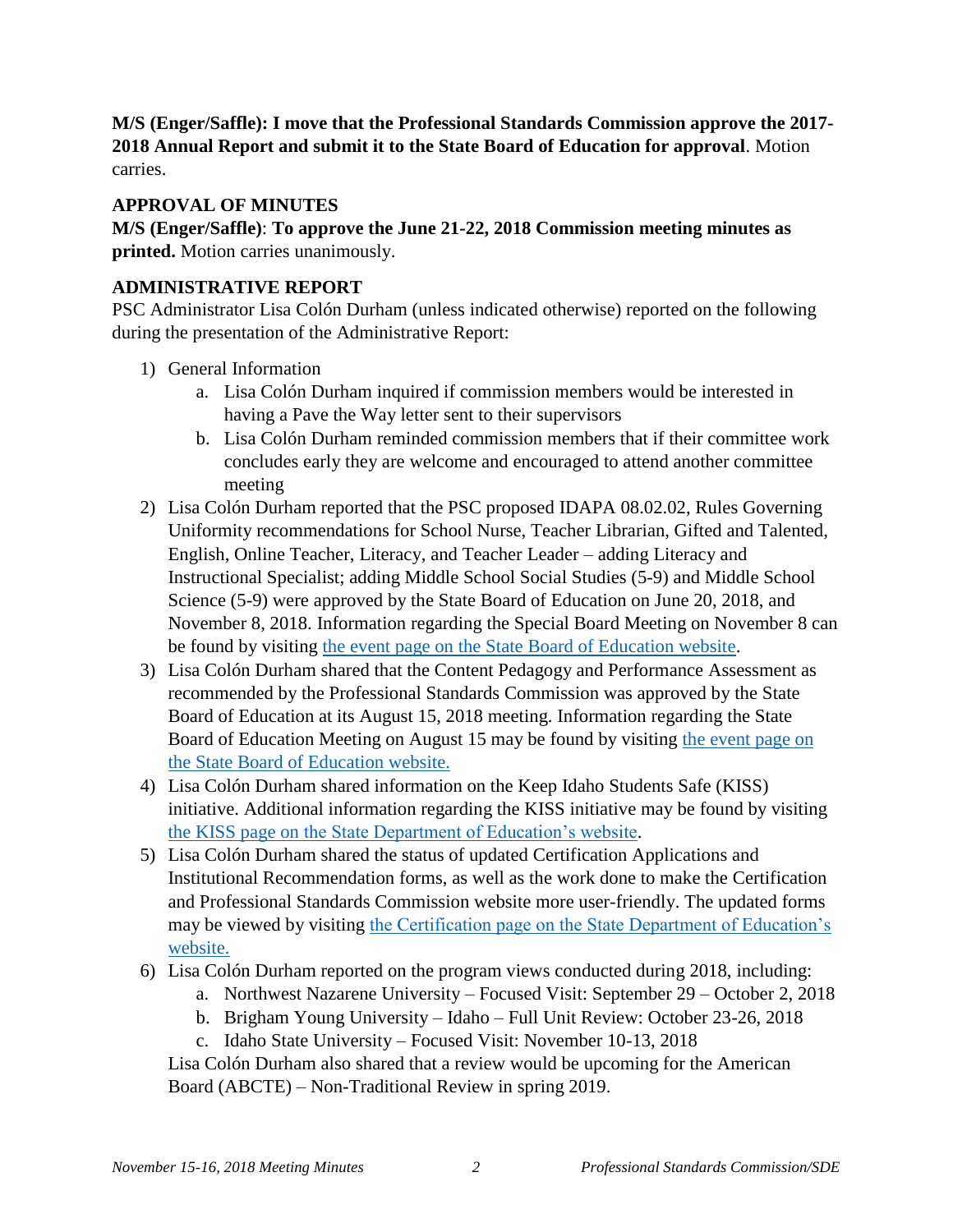- 7) Lisa Colón Durham shared information regarding the Standards Reviews that were conducted during 2018, including:
	- a. Exceptional Child Generalist, Visual Impairment, Deaf/Hard of Hearing, Blended Early Childhood: May 3-4, 2018
	- b. School Counselor, School Psychologist, School Social Worker: November 1-2, 2018
- 8) Lisa Colón Durham reported on recent staff travel, including Cina Lackey's time spent on the ISEE Roadshow from August 7-9, 2018 and August 13-14, 2018; Lisa's attendance of the NASDTEC Annual Meeting Planning Committee August 24-27, 2018; Katie's attendance of the CAEP State Conference and CAEPCon from September 11-14, 2018; Lisa's trip to attend the Council of Chief State School Officers (CCSSO) and Teacher Preparation Data Network (TPDN) from September 30-October 2, 2018 which was a planning meeting for creation of a common report that will provide educator preparation data that is common and meaningful; Annette Schwab, Brian Church, and Lisa Colón Durham's recent trip to the NASDTEC Professional Practices Institute (PPI); and Lisa Colón Durham and Katie Mathias's visits to the Brigham Young University – Idaho (October 23-26, 2018) and Idaho State University (November 10-13, 2018) for program reviews.
- 9) Lisa Colón Durham also shared information regarding upcoming staff travel, which includes Cina Lackey and Lisa Colón Durham attending the NASDTEC Ted Andrews Winter Symposium (TAWS) from January 8-11, 2019.

### **STATE BOARD REPORT**

Lisa Colón Durham, reporting in Christina Linder's absence, shared the following:

- 1) Information pertaining to the Educator Pipeline and Evaluation Review reports will be presented at the January 24-25 Professional Standards Commission meeting.
- 2) The Alternative Authorization for Administrators as a route to certification that was proposed at the August State Board of Education meeting was vacated following the public comment period.
- 3) Career and Technical Education (CTE) legislation that was brought forward regarding IDAPA Code for Occupational Specialist endorsements were vacated due to procedural actions.

# **DISCUSSION OF PRESERVICE CERTIFICATION**

Taylor Raney shared with Commission members information regarding Preservice Certification. The Commission will consider Preservice Certification at future meetings.

# **CONSIDERATION OF STIPULATION/FINAL ORDERS BY FULLCOMMISSION**

**M/S (Enger/Snow): In case number 21723, concerning the certificate of Jennifer Heiner, I move that the Professional Standards Commission enter a final order that is effective when signed, incorporating as findings of fact the allegations in the administrative complaint, adopting any counts alleged by the Chief Certification Officer as conclusions of law, and imposing the discipline requested by the Chief Certification Officer in the administrative complaint in the first paragraph under request for relief.** Motion does not carry. Commission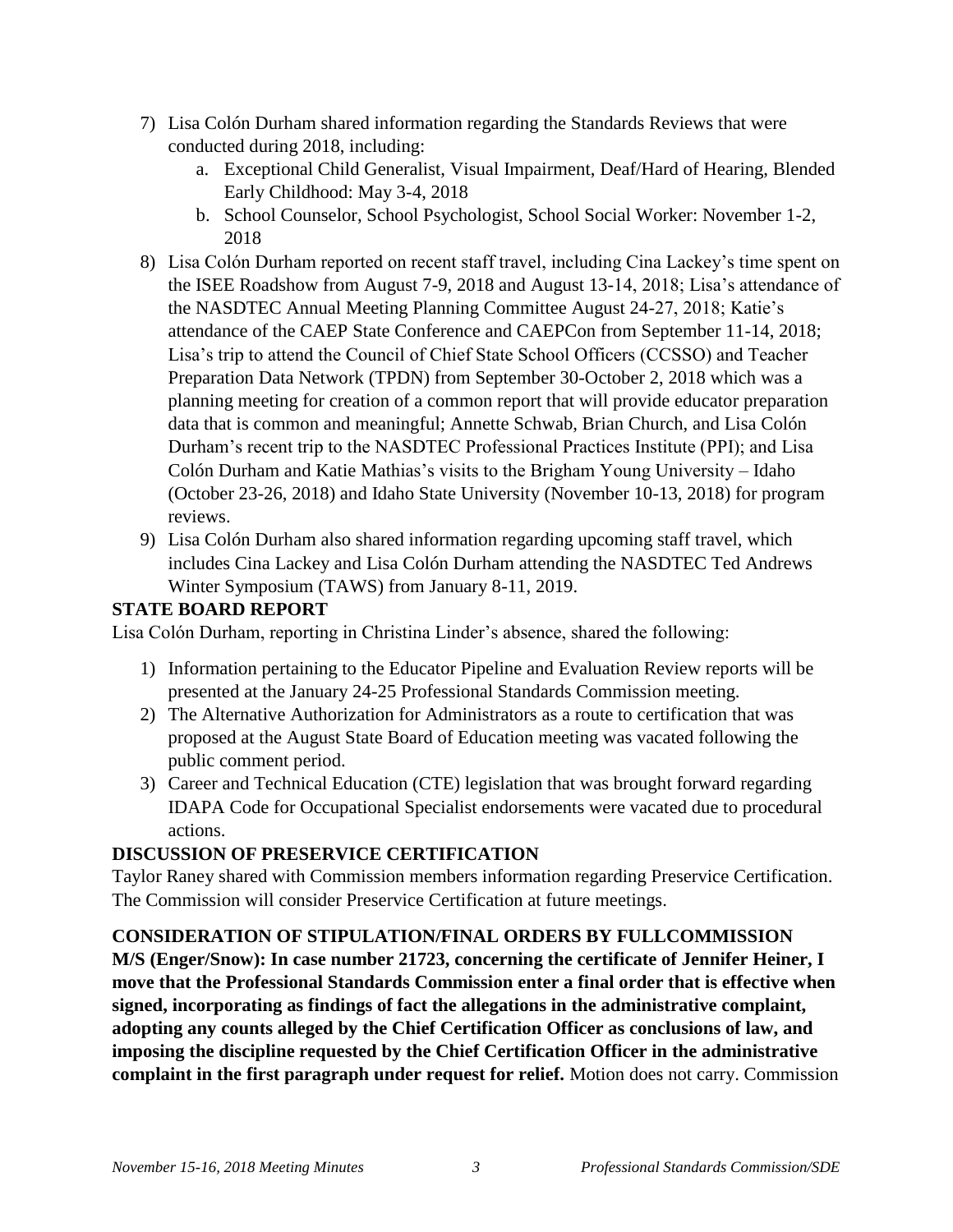members Allred, Chipman, Davis, Gorton, and McKinney were recused from voting. McConnell, Moore, Chipman, McPherson, and Roark were absent.

**M/S (Raney/Wilkinson): In case number 21723, concerning the certificate of Jennifer Heiner, I move that the Professional Standards Commission enter a final order that is effective when signed, incorporating as findings of fact the allegations in the administrative complaint, adopting any counts alleged by the Chief Certification Officer as conclusions of law, and imposing the following discipline: fixed suspension for one year.** Motion carries. Commission members Allred, Chipman, Davis, Gorton, and McKinney were recused from voting. McConnell, Moore, Chipman, McPherson, and Roark were absent.

**M/S (Wallaert/Copmann): In case number 21732, concerning the certification of Burton Withey, I move that the Professional Standards Commission enter a final order that is effective when signed, incorporating as findings of fact the allegations in the administrative complaint, adopting any counts alleged by the Chief Certification Officer as conclusions of law, and imposing the following discipline: fixed suspension for one year.** Motion carries. Commission members Allred, Chipman, Davis, Gorton, and McKinney were recused from voting. McConnell, Moore, Chipman, McPherson, and Roark were absent.

**M/S (Copmann/Wallaert): In case number 21808, concerning the certificate of Angela Edwards, I move that the Professional Standards Commission accept the proposed stipulation as written and enter the accompanying consent order, which will be effective once signed.** Motion carries. Commission members Allred, Chipman, Davis, Gorton, and McKinney were recused from voting. McConnell, Moore, Chipman, McPherson, and Roark were absent.

**M/S (Enger/Saffle): In case number 21810, concerning the certificate of Charles Tacke, I move that the Professional Standards Commission accept the proposed stipulation as written and enter the accompanying consent order, which will be effective once signed.**  Motion carries. Commission members Allred, Chipman, Davis, Gorton, McKinney, and Roark were recused from voting. McConnell, Moore, Chipman and McPherson were absent.

**M/S (Enger/Saffle): In case number 21811, concerning the certificate of Kate Dircksen, I move that the Professional Standards Commission accept the proposed stipulation as written and enter the accompanying consent order, which will be effective once signed.**  Motion carries. Commission members Allred, Chipman, Davis, Gorton, McKinney, and Roark were recused from voting.

# **AUTHORIZATIONS COMMITTEE**

Members present: Chimburas, Copmann, Saffle, Wallaert, Wilkinson. Staff present: Miner.

**M/S (Copmann/Roark): I move to allow PSC staff and the Chief Certification Officer to process the following applications as "approved" when the following criteria is met: Teacher to New or Content Specialist – 1) Year 1: when all application materials are**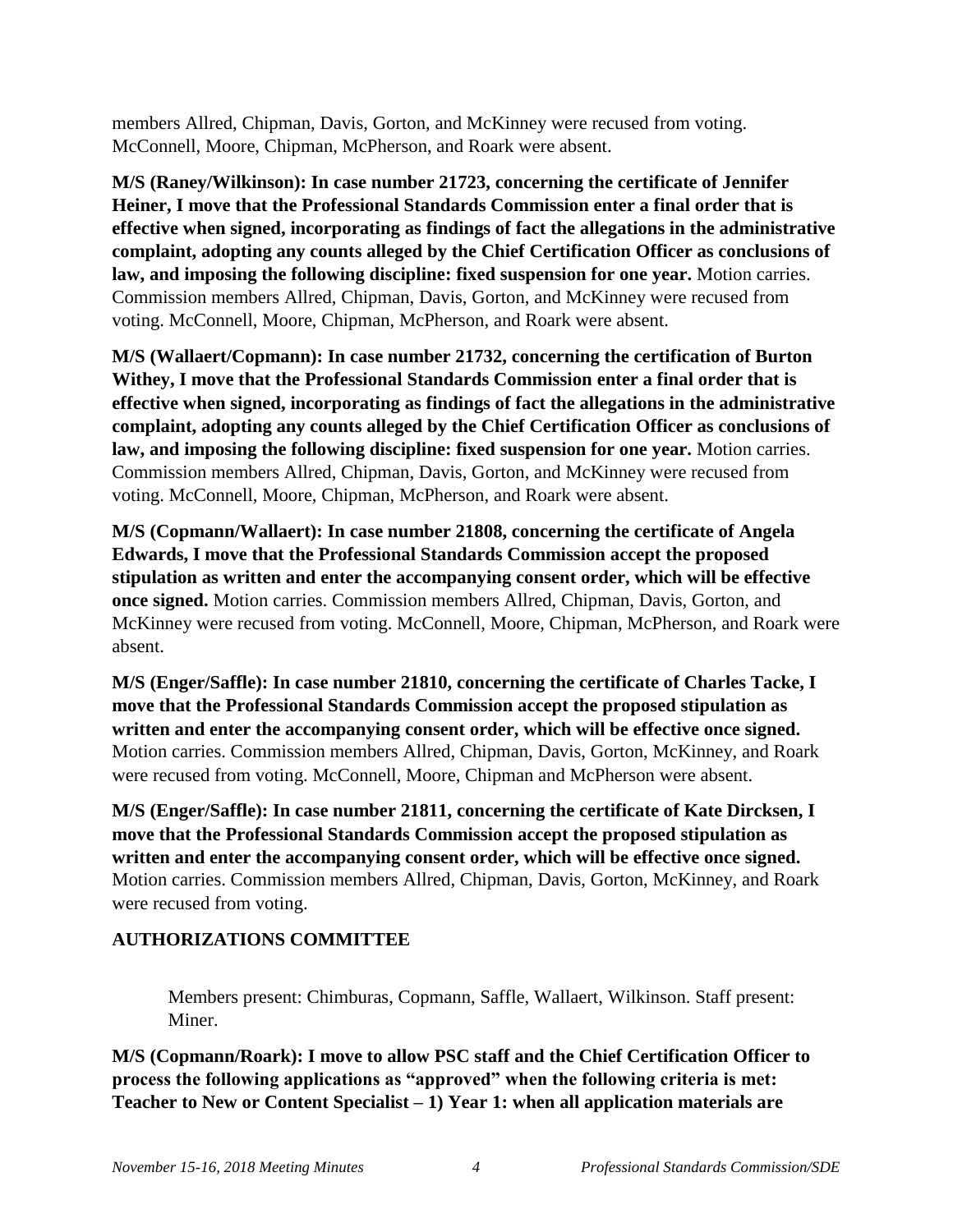**submitted with proof of ABCTE enrollment; 2) Year 1: when all application materials are submitted with a signed formal plan from a college or university. Content Specialist – Year 2/Year 3: when all application materials are submitted with proof of at least 9 college credits completed within the previous year or proof of completion of a program pending student teaching and/or PRAXIS or proof of completion of a program.** 

# **M/S (Copmann/Wilkinson): I move to amend the previous motion to include: adjustments to PSC Procedure Manual will follow.**

Motion(s) carry unanimously.

Chair Elisa Saffle reported that at its October 10 Special Meeting the Authorizations Committee approved 60 Alternative Authorizations-Teacher to New applications, 146 Alternative Authorization-Content Specialist applications, 2 Alternative Authorization- Pupil Service Staff applications, and recommended 22 Provisional Applications to the State Board of Education for approval.

Chair Elisa Saffle reported that at its November 15 meeting the Authorizations Committee approved 69 Alternative Authorization-Teacher to New applications, 167 Alternative Authorization-Content Specialist applications, 1 Alternative Authorization-Pupil Service Staff application, and recommended 25 Provisional Applications to the State Board of Education for approval.

Details from the November Authorizations Committee may be viewed in the tables below.

| <b>Last Name</b> | <b>First</b>    | <b>District Name</b> | <b>Endorsement</b>     | 2nd                | <b>New/Renew</b> |
|------------------|-----------------|----------------------|------------------------|--------------------|------------------|
|                  | <b>Name</b>     |                      | <b>Requested</b>       | <b>Endorsement</b> | al Year          |
|                  |                 |                      |                        | <b>Requested</b>   |                  |
| Adam             | Floyd           | <b>TWIN FALLS</b>    | Exceptional            | $\sharp N/A$       | $Y-2$            |
|                  |                 | <b>DISTRICT</b>      | Child Generalist       |                    |                  |
|                  |                 |                      | $(K-12)$               |                    |                  |
| Adamson          | <b>Brittany</b> | <b>WEST</b>          | All Subjects (K-       | $\sharp N/A$       | $Y-1$            |
|                  |                 | <b>BONNER</b>        | 8)                     |                    |                  |
|                  |                 | <b>COUNTY</b>        |                        |                    |                  |
|                  |                 | <b>DISTRICT</b>      |                        |                    |                  |
| Adamson          | MaKinzie        | <b>WEST</b>          | All Subjects (K-       | $\sharp N/A$       | $Y-1$            |
|                  |                 | <b>BONNER</b>        | 8)                     |                    |                  |
|                  |                 | <b>COUNTY</b>        |                        |                    |                  |
|                  |                 | <b>DISTRICT</b>      |                        |                    |                  |
| Adicoff          | William         | <b>MEADOWS</b>       | <b>Natural Science</b> | $\sharp N/A$       | $Y-1$            |
|                  |                 | <b>VALLEY</b>        | $(6-12)$               |                    |                  |
|                  |                 | <b>DISTRICT</b>      |                        |                    |                  |
| Allen            | Jamie           | <b>BUHL JOINT</b>    | Physical               | $\sharp N/A$       | $Y-1$            |
|                  |                 | <b>DISTRICT</b>      | Education (PE)         |                    |                  |
|                  |                 |                      | $(K-12)$               |                    |                  |

# **Content Specialist**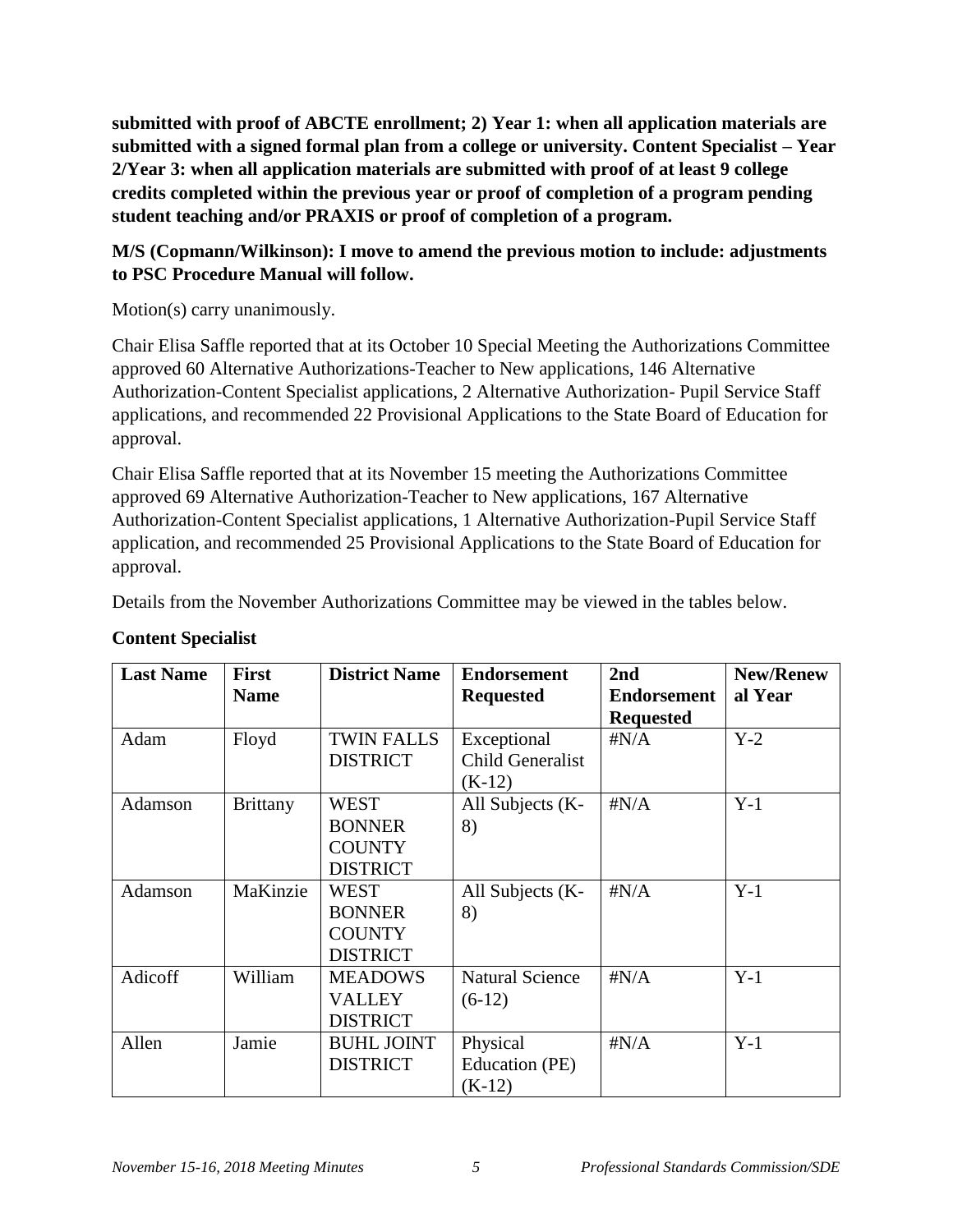| Anderson-     | Cara      | <b>POTLATCH</b>   | School                  | $\sharp N/A$   | $Y-3$ |
|---------------|-----------|-------------------|-------------------------|----------------|-------|
| Wallen        |           | <b>DISTRICT</b>   | Counselor (K-           |                |       |
|               |           |                   | 12)                     |                |       |
| Annunziato    | Randall   | <b>MEADOWS</b>    | Biological              | World          | $Y-2$ |
|               |           | <b>VALLEY</b>     | Science $(6-12)$        | Language -     |       |
|               |           | <b>DISTRICT</b>   |                         | Spanish (5-9)  |       |
| Apelu         | Kaesha    | <b>JEFFERSON</b>  | School                  | $\sharp N/A$   | $Y-1$ |
|               |           | <b>COUNTY</b>     | Counselor (K-           |                |       |
|               |           | <b>JOINT</b>      | 12)                     |                |       |
|               |           | <b>DISTRICT</b>   |                         |                |       |
| Applewhite    | Nicole    | <b>JEROME</b>     | Exceptional             | $\sharp N/A$   | $Y-2$ |
|               |           | <b>JOINT</b>      | <b>Child Generalist</b> |                |       |
|               |           | <b>DISTRICT</b>   | $(K-12)$                |                |       |
| Arbon         | Lilly     | <b>CALDWELL</b>   | All Subjects (K-        | $\sharp N/A$   | $Y-1$ |
|               |           | <b>DISTRICT</b>   | 8)                      |                |       |
| Arnold        | Ashlee    | <b>JEFFERSON</b>  | Mathematics (6-         | $\sharp N/A$   | $Y-1$ |
|               |           | <b>COUNTY</b>     | 12)                     |                |       |
|               |           | <b>JOINT</b>      |                         |                |       |
|               |           | <b>DISTRICT</b>   |                         |                |       |
| <b>Baird</b>  | Daynanne  | <b>NEW</b>        | Exceptional             | $\sharp N/A$   | $Y-1$ |
|               |           | <b>PLYMOUTH</b>   | <b>Child Generalist</b> |                |       |
|               |           | <b>DISTRICT</b>   | $(K-12)$                |                |       |
| <b>Baird</b>  | Jillien   | <b>POCATELLO</b>  | All Subjects (K-        | $\sharp N/A$   | $Y-3$ |
|               |           | <b>DISTRICT</b>   | 8)                      |                |       |
| Ballenger     | Jordan    | <b>WEST</b>       | Music $(K-12)$          | $\sharp N/A$   | $Y-3$ |
|               |           | <b>BONNER</b>     |                         |                |       |
|               |           | <b>COUNTY</b>     |                         |                |       |
|               |           | <b>DISTRICT</b>   |                         |                |       |
| <b>Banks</b>  | Christoph | <b>NORTH GEM</b>  | <b>Natural Science</b>  | $\sharp N/A$   | $Y-1$ |
|               | er        | <b>DISTRICT</b>   | $(6-12)$                |                |       |
| <b>Bates</b>  | Lindsey   | <b>MADISON</b>    | Exceptional             | $\sharp N/A$   | $Y-1$ |
|               |           | <b>DISTRICT</b>   | <b>Child Generalist</b> |                |       |
|               |           |                   | $(K-12)$                |                |       |
| Beard         | Rikki     | <b>TETON</b>      | All Subjects (K-        | Exceptional    | $Y-4$ |
|               |           | <b>COUNTY</b>     | 8)                      | Child          |       |
|               |           | <b>DISTRICT</b>   |                         | Generalist (K- |       |
|               |           |                   |                         | 12)            |       |
| Beckle        | Patricia  | <b>BOUNDARY</b>   | Exceptional             | $\sharp N/A$   | $Y-1$ |
|               |           | <b>COUNTY</b>     | <b>Child Generalist</b> |                |       |
|               |           | <b>DISTRICT</b>   | $(K-12)$                |                |       |
| Belnap        | Melinda   | <b>TWIN FALLS</b> | All Subjects (K-        | $\sharp N/A$   | $Y-1$ |
|               |           | <b>DISTRICT</b>   | 8)                      |                |       |
| <b>Bishop</b> | Mekayla   | <b>JEFFERSON</b>  | <b>School Social</b>    | $\sharp N/A$   | $Y-2$ |
|               |           | <b>COUNTY</b>     | Worker                  |                |       |
|               |           | <b>JOINT</b>      |                         |                |       |
|               |           | <b>DISTRICT</b>   |                         |                |       |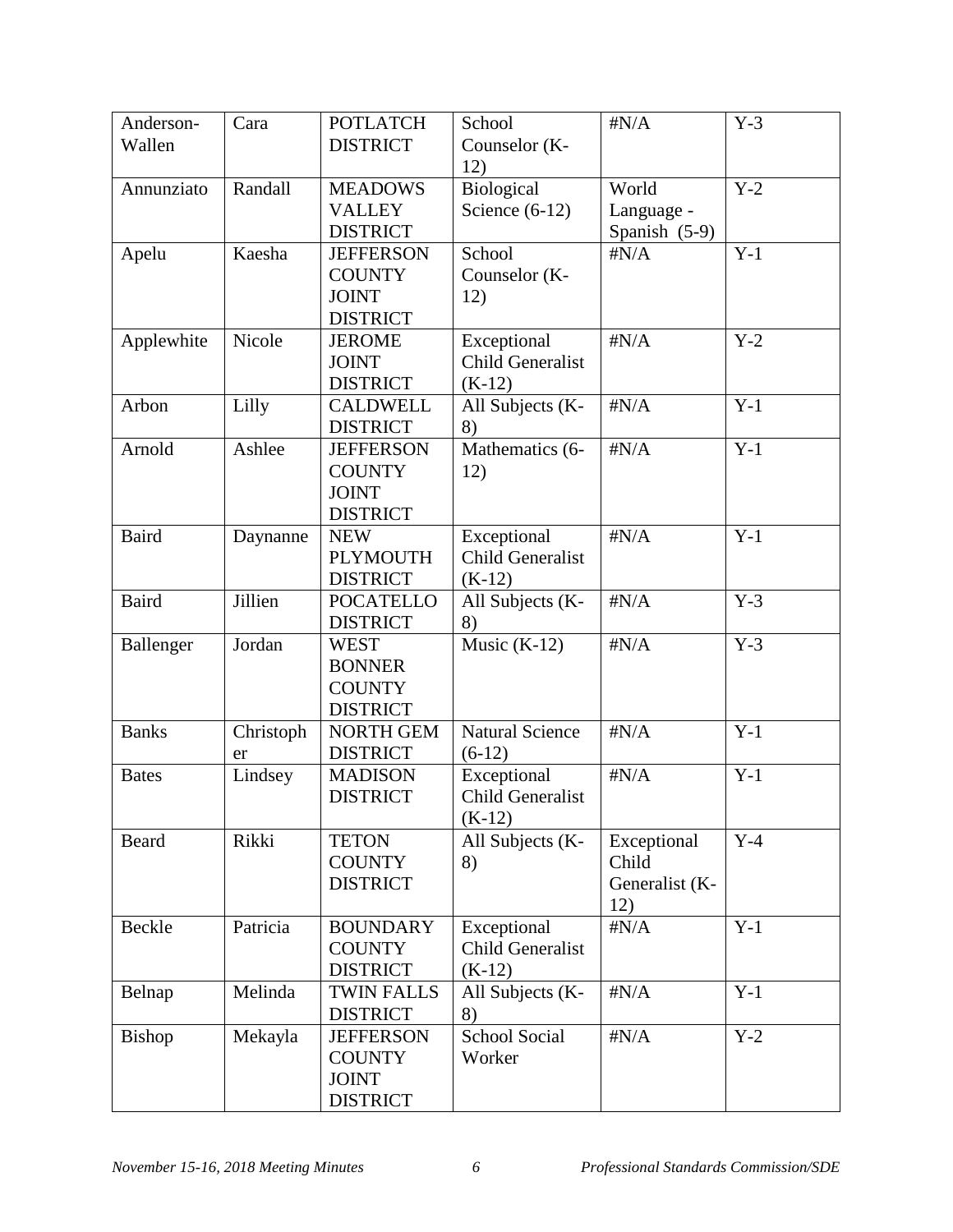| <b>Black</b>       | Katherine | <b>BUHL JOINT</b> | All Subjects (K-        | $\sharp N/A$       | $Y-1$ |
|--------------------|-----------|-------------------|-------------------------|--------------------|-------|
|                    |           | <b>DISTRICT</b>   | 8)                      |                    |       |
| <b>Blick</b>       | Julie     | <b>TWIN FALLS</b> | All Subjects (K-        | $\sharp N/A$       | $Y-1$ |
|                    |           | <b>DISTRICT</b>   | 8)                      |                    |       |
| <b>Branstetter</b> | Heather   | <b>MULLAN</b>     | School                  | $\sharp N/A$       | $Y-2$ |
|                    |           | <b>DISTRICT</b>   | Counselor (K-           |                    |       |
|                    |           |                   | 12)                     |                    |       |
| <b>Bronson</b>     | Renee     | <b>TWIN FALLS</b> | Exceptional             | $\sharp N/A$       | $Y-1$ |
|                    |           | <b>DISTRICT</b>   | <b>Child Generalist</b> |                    |       |
|                    |           |                   | $(K-12)$                |                    |       |
| <b>Brown</b>       | Tiffany   | <b>JEFFERSON</b>  | All Subjects (K-        | $\sharp N/A$       | $Y-1$ |
|                    |           | <b>COUNTY</b>     | 8)                      |                    |       |
|                    |           | <b>JOINT</b>      |                         |                    |       |
|                    |           | <b>DISTRICT</b>   |                         |                    |       |
| <b>Buhler</b>      | Jenna     | <b>GOODING</b>    | Exceptional             | $\sharp N/A$       | $Y-1$ |
|                    |           | <b>JOINT</b>      | Child Generalist        |                    |       |
|                    |           | <b>DISTRICT</b>   | $(K-12)$                |                    |       |
| <b>Burton</b>      | Dessa     | <b>ABERDEEN</b>   | All Subjects (K-        | $\sharp N/A$       | $Y-1$ |
|                    |           | <b>DISTRICT</b>   | 8)                      |                    |       |
| Campbell           | Ryan      | <b>SHELLEY</b>    | <b>Natural Science</b>  | <b>Mathematics</b> | $Y-2$ |
|                    |           | <b>JOINT</b>      | $(6-12)$                | $(6-12)$           |       |
|                    |           | <b>DISTRICT</b>   |                         |                    |       |
| Cannon             | Emily     | <b>JEROME</b>     | English $(6-12)$        | $\sharp N/A$       | $Y-1$ |
|                    |           | <b>JOINT</b>      |                         |                    |       |
|                    |           | <b>DISTRICT</b>   |                         |                    |       |
| Carpenter          | CeAnn     | CASSIA            | <b>Natural Science</b>  | $\sharp N/A$       | $Y-1$ |
|                    |           | <b>COUNTY</b>     | $(6-12)$                |                    |       |
|                    |           | <b>JOINT</b>      |                         |                    |       |
|                    |           | <b>DISTRICT</b>   |                         |                    |       |
| Champneys          | Angie     | <b>KIMBERLY</b>   | Exceptional             | All Subjects       | $Y-2$ |
|                    |           | <b>DISTRICT</b>   | <b>Child Generalist</b> | $(K-8)$            |       |
|                    |           |                   | $(K-12)$                |                    |       |
| Claver             | Shannon   | <b>FORRESTER</b>  | Visual Arts (K-         | $\sharp N/A$       | $Y-1$ |
|                    |           | ACADEMY,          | 12)                     |                    |       |
|                    |           | INC.              |                         |                    |       |
| Coats              | Matthew   | <b>CASSIA</b>     | Biological              | $\sharp N/A$       | $Y-2$ |
|                    |           | <b>COUNTY</b>     | Science $(6-12)$        |                    |       |
|                    |           | <b>JOINT</b>      |                         |                    |       |
|                    |           | <b>DISTRICT</b>   |                         |                    |       |
| Contor             | Rourk     | <b>IDAHO</b>      | World Language          | History $(6-12)$   | $Y-2$ |
|                    |           | <b>FALLS</b>      | - German $(6-12)$       |                    |       |
|                    |           | <b>DISTRICT</b>   |                         |                    |       |
| Cook               | Nathaniel | <b>KIMBERLY</b>   | All Subjects (K-        | $\sharp N/A$       | $Y-1$ |
|                    |           | <b>DISTRICT</b>   | 8)                      |                    |       |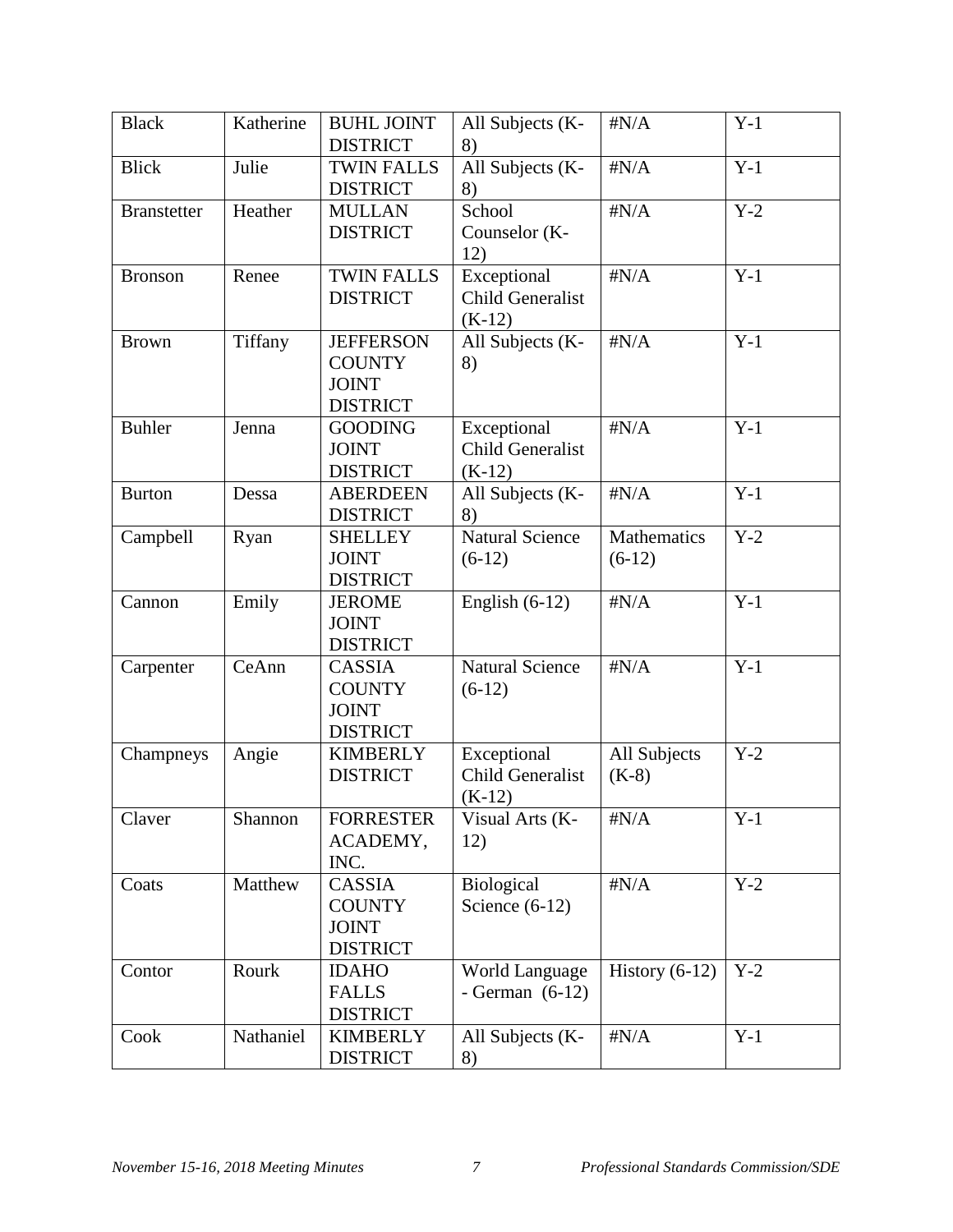| Correia         | Artur    | <b>PROJECT</b>    | <b>Biological</b>       | Natural      | $Y-1$ |
|-----------------|----------|-------------------|-------------------------|--------------|-------|
|                 |          | <b>IMPACT</b>     | Science $(6-12)$        | Science (6-  |       |
|                 |          | <b>STEM</b>       |                         | 12)          |       |
|                 |          | <b>ACADEMY</b>    |                         |              |       |
| Creed           | Zoe      | <b>POCATELLO</b>  | School                  | $\sharp N/A$ | $Y-1$ |
|                 |          | <b>DISTRICT</b>   | Psychologist            |              |       |
| Curtis          | Maria    | <b>JEFFERSON</b>  | All Subjects (K-        | $\sharp N/A$ | $Y-1$ |
|                 |          | <b>COUNTY</b>     | 8)                      |              |       |
|                 |          | <b>JOINT</b>      |                         |              |       |
|                 |          | <b>DISTRICT</b>   |                         |              |       |
| Cutler          | Maya     | <b>EMMETT</b>     | Exceptional             | All Subjects | $Y-2$ |
|                 |          | <b>INDEPENDE</b>  | <b>Child Generalist</b> | $(K-8)$      |       |
|                 |          | NT DISTRICT       | $(K-12)$                |              |       |
| DeCecchis       | Hillary  | <b>SANDPOINT</b>  | Culinary Arts 6-        | $\sharp N/A$ | $Y-1$ |
|                 |          | <b>CHARTER</b>    | 12                      |              |       |
|                 |          | SCHOOL,           |                         |              |       |
|                 |          | INC.              |                         |              |       |
| <b>DeLaCruz</b> | Aimee    | <b>TWIN FALLS</b> | All Subjects (K-        | $\sharp N/A$ | $Y-2$ |
|                 |          | <b>DISTRICT</b>   | 8)                      |              |       |
| Delbridge       | Nicole   | <b>WALLACE</b>    | Music $(K-12)$          | $\sharp N/A$ | $Y-2$ |
|                 |          | <b>DISTRICT</b>   |                         |              |       |
| Dickey          | Kevin    | <b>EMMETT</b>     | Mathematics (6-         | $\sharp N/A$ | $Y-2$ |
|                 |          | <b>INDEPENDE</b>  | 12)                     |              |       |
|                 |          | NT DISTRICT       |                         |              |       |
| Dummar          | Joe      | <b>MADISON</b>    | Mathematics (6-         | $\sharp N/A$ | $Y-1$ |
|                 |          | <b>DISTRICT</b>   | 12)                     |              |       |
| Ebrahimpou      | Sarah    | <b>POCATELLO</b>  | Mathematics (6-         | $\sharp N/A$ | $Y-1$ |
| r               |          | <b>DISTRICT</b>   | 12)                     |              |       |
| Egbert          | Meghan   | <b>TWIN FALLS</b> | Exceptional             | $\sharp N/A$ | $Y-1$ |
|                 |          | <b>DISTRICT</b>   | <b>Child Generalist</b> |              |       |
|                 |          |                   | $(K-12)$                |              |       |
| Ellis           | Courtney | <b>CALDWELL</b>   | All Subjects (K-        | $\sharp N/A$ | $Y-1$ |
|                 |          | <b>DISTRICT</b>   | 8)                      |              |       |
| Elorrieta       | Kami     | <b>JEROME</b>     | School                  | $\sharp N/A$ | $Y-1$ |
|                 |          | <b>JOINT</b>      | Counselor (K-           |              |       |
|                 |          | <b>DISTRICT</b>   | 12)                     |              |       |
| Empey           | Diana    | <b>IDAHO</b>      | All Subjects (K-        | $\sharp N/A$ | $Y-1$ |
|                 |          | <b>SCIENCE</b>    | 8)                      |              |       |
|                 |          | <b>AND</b>        |                         |              |       |
|                 |          | <b>TECHNOLOG</b>  |                         |              |       |
|                 |          | <b>Y CHARTER</b>  |                         |              |       |
|                 |          | SCHOOL,           |                         |              |       |
|                 |          | INC.              |                         |              |       |
| Field           | Kevin    | <b>IDAHO</b>      | Exceptional             | $\sharp N/A$ | $Y-1$ |
|                 |          | <b>FALLS</b>      | <b>Child Generalist</b> |              |       |
|                 |          | <b>DISTRICT</b>   | $(K-12)$                |              |       |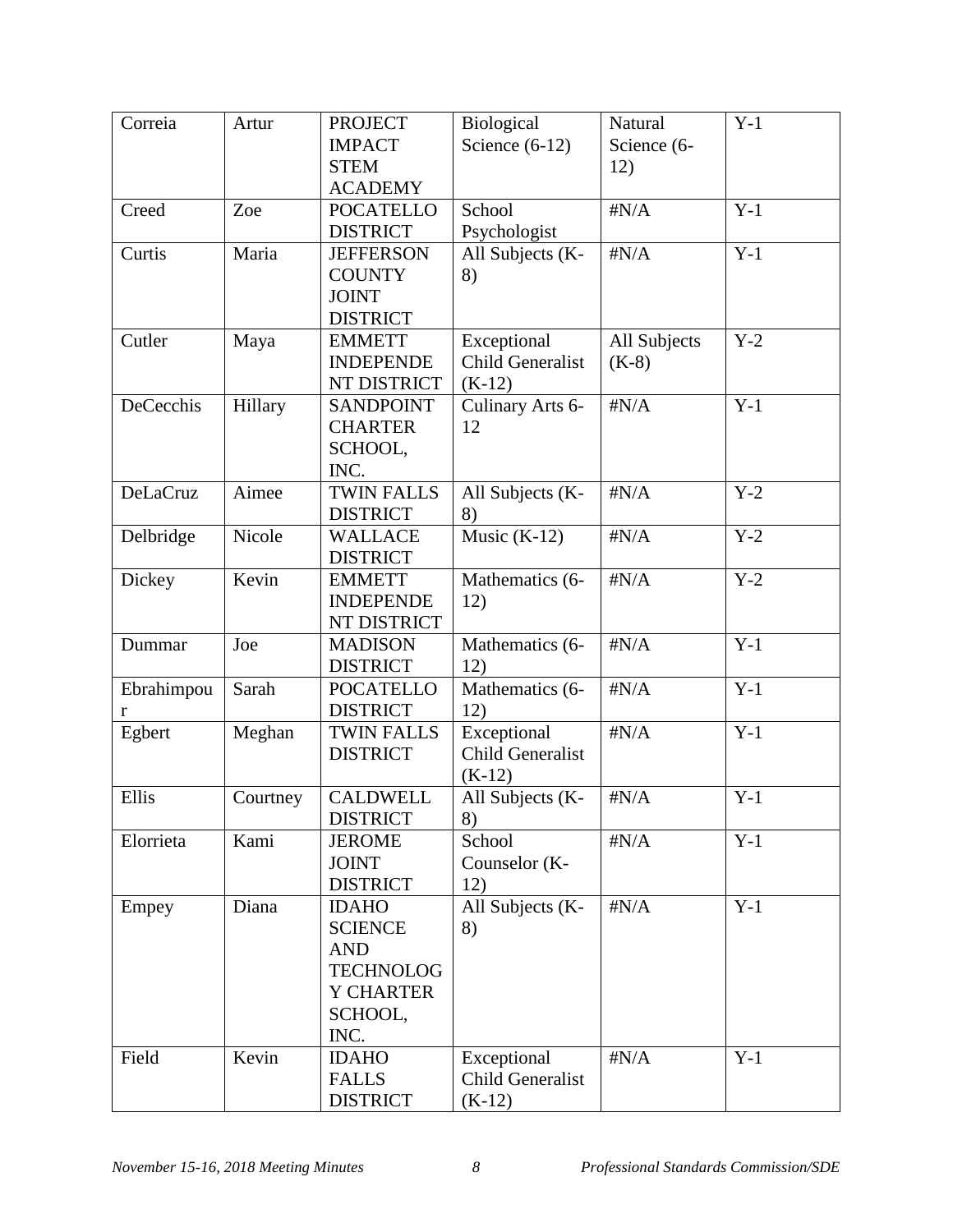| Fife              | Lauren  | <b>CHALLIS</b><br><b>JOINT</b>                                       | All Subjects (K-<br>8)                             | Exceptional<br>Child | $Y-2$            |
|-------------------|---------|----------------------------------------------------------------------|----------------------------------------------------|----------------------|------------------|
|                   |         | <b>DISTRICT</b>                                                      |                                                    | Generalist (K-<br>8) |                  |
| Fisher            | Deon    | <b>JEFFERSON</b><br><b>COUNTY</b><br><b>JOINT</b><br><b>DISTRICT</b> | Exceptional<br><b>Child Generalist</b><br>$(K-12)$ | $\sharp N/A$         | $Y-2$            |
| Fisk              | Mark    | <b>IDAHO STEM</b><br>ACADEMY,<br>INC.                                | School Principal<br>$(Pre-K-12)$                   | $\sharp N/A$         | $Y-1$            |
| Fitzsimons        | Vanessa | <b>JEROME</b><br><b>JOINT</b><br><b>DISTRICT</b>                     | Family and<br>Consumer<br>Sciences $(6-12)$        | $\sharp N/A$         | $Y-3$            |
| Fraser            | Shannon | <b>WEST</b><br><b>BONNER</b><br><b>COUNTY</b><br><b>DISTRICT</b>     | <b>Physical Science</b><br>$(6-12)$                | $\sharp N/A$         | $Y-3$            |
| Fryar             | Rebecca | <b>SODA</b><br><b>SPRINGS</b><br><b>JOINT</b><br><b>DISTRICT</b>     | Family and<br>Consumer<br>Sciences $(6-12)$        | $\sharp N/A$         | $Y-1$            |
| Gardner           | Kayla   | <b>KIMBERLY</b><br><b>DISTRICT</b>                                   | Exceptional<br><b>Child Generalist</b><br>$(K-12)$ | $\sharp N/A$         | $Y-1$            |
| Gardner           | Daniel  | <b>TWIN FALLS</b><br><b>DISTRICT</b>                                 | English $(6-12)$                                   | $\sharp N/A$         | $Y-1$            |
| Gerard            | Kaitlyn | <b>MINIDOKA</b><br><b>COUNTY</b><br><b>JOINT</b><br><b>DISTRICT</b>  | Exceptional<br><b>Child Generalist</b><br>$(K-12)$ | $\sharp N/A$         | $Y-2$            |
| Gonzalez          | Renee   | <b>JEFFERSON</b><br><b>COUNTY</b><br><b>JOINT</b><br><b>DISTRICT</b> | All Subjects (K-<br>8)                             | $\sharp N/A$         | $Y-1$            |
| Green             | Kim     | <b>JEROME</b><br><b>JOINT</b><br><b>DISTRICT</b>                     | School<br>Counselor (K-<br>12)                     | $\sharp N/A$         | $Y-4$            |
| Greene            | Dawnell | <b>WEST SIDE</b><br><b>JOINT</b><br><b>DISTRICT</b>                  | All Subjects (K-<br>8)                             | $\sharp N/A$         | $Y-1$            |
| Greenwood         | Sarah   | <b>ONEIDA</b><br><b>COUNTY</b><br><b>DISTRICT</b>                    | All Subjects (K-<br>8)                             | $\sharp N/A$         | $\overline{Y}-1$ |
| Groeblingho<br>ff | Zachary | <b>CALDWELL</b><br><b>DISTRICT</b>                                   | Music $(6-12)$                                     | $\sharp N/A$         | $Y-2$            |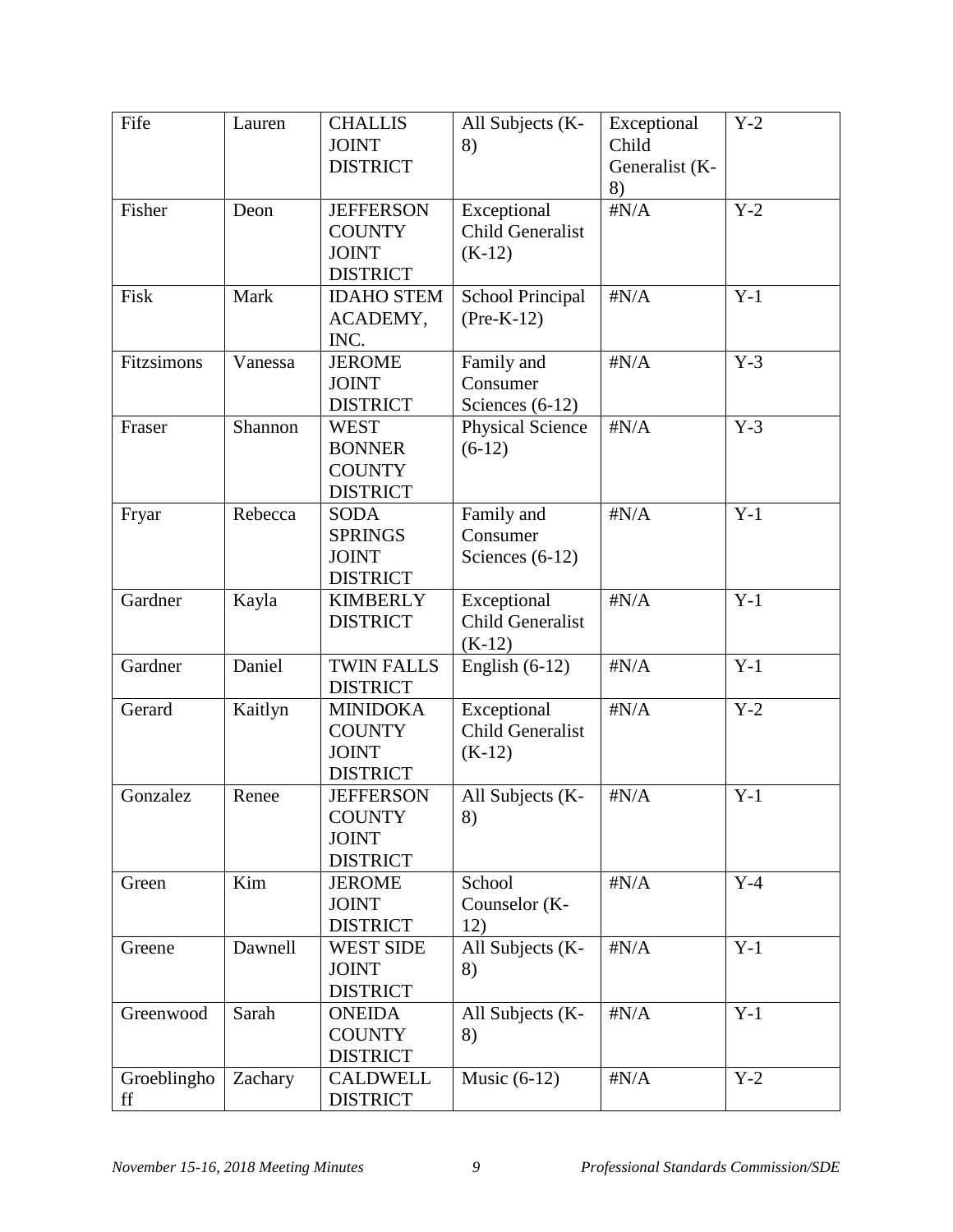| Hale       | Andrea  | <b>SALMON</b><br><b>RIVER JOINT</b><br><b>SCHOOL</b><br><b>DISTRICT</b>                                 | All Subjects (K-<br>8)                             | $\sharp N/A$    | $Y-3$ |
|------------|---------|---------------------------------------------------------------------------------------------------------|----------------------------------------------------|-----------------|-------|
| Hall       | Stacey  | <b>IDAHO</b><br><b>SCIENCE</b><br><b>AND</b><br><b>TECHNOLOG</b><br><b>Y CHARTER</b><br>SCHOOL,<br>INC. | All Subjects (K-<br>8)                             | $\sharp N/A$    | $Y-1$ |
| Hammer     | Casie   | <b>BONNEVILL</b><br>E JOINT<br><b>DISTRICT</b>                                                          | All Subjects (K-<br>8)                             | $\sharp N/A$    | $Y-1$ |
| Hansen     | Marcy   | <b>MIDVALE</b><br><b>DISTRICT</b>                                                                       | All Subjects (K-<br>8)                             | $\sharp N/A$    | $Y-1$ |
| Hansen     | Charlie | <b>BLACKFOOT</b><br><b>DISTRICT</b>                                                                     | School<br>Counselor (K-<br>12)                     | $\sharp N/A$    | $Y-1$ |
| Harris     | Michael | CASSIA<br><b>COUNTY</b><br><b>JOINT</b><br><b>DISTRICT</b>                                              | <b>Natural Science</b><br>$(6-12)$                 | $\sharp N/A$    | $Y-2$ |
| Held       | Tiffany | <b>ONEIDA</b><br><b>COUNTY</b><br><b>DISTRICT</b>                                                       | School<br>Counselor (K-<br>12)                     | $\sharp N/A$    | $Y-1$ |
| Henderson  | Harriet | <b>CHALLIS</b><br><b>JOINT</b><br><b>DISTRICT</b>                                                       | Visual Arts (K-<br>12)                             | $\sharp N/A$    | $Y-2$ |
| Hernandez  | Yolanda | <b>KIMBERLY</b><br><b>DISTRICT</b>                                                                      | All Subjects (K-<br>8)                             | $\sharp N/A$    | $Y-2$ |
| Hintze     | Tyanne  | <b>FORRESTER</b><br>ACADEMY,<br>INC.                                                                    | All Subjects (K-<br>8)                             | English $(5-9)$ | $Y-1$ |
| Hoodenpyle | Ashlee  | <b>WEST</b><br><b>BONNER</b><br><b>COUNTY</b><br><b>DISTRICT</b>                                        | <b>Natural Science</b><br>$(6-12)$                 | $\sharp N/A$    | $Y-1$ |
| Hopkins    | Kylee   | <b>GRACE</b><br><b>JOINT</b><br><b>DISTRICT</b>                                                         | All Subjects (K-<br>8)                             | $\sharp N/A$    | $Y-3$ |
| Huml       | James   | <b>BONNEVILL</b><br>E JOINT<br><b>DISTRICT</b>                                                          | Exceptional<br><b>Child Generalist</b><br>$(K-12)$ | $\#N/A$         | $Y-1$ |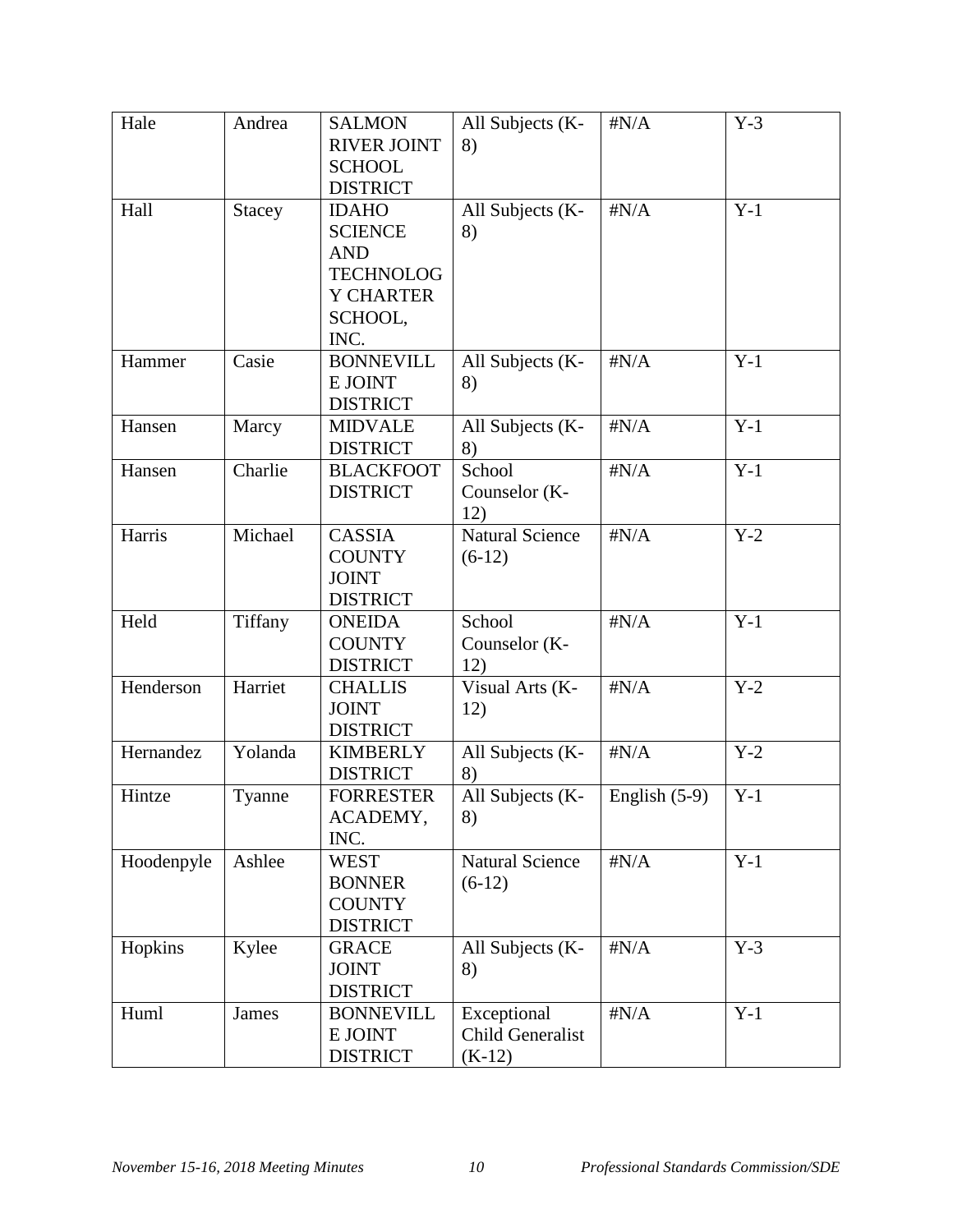| Jensen   | Loriann   | <b>TETON</b>                         | School                                 | $\sharp N/A$   | $Y-1$ |
|----------|-----------|--------------------------------------|----------------------------------------|----------------|-------|
|          |           | <b>COUNTY</b>                        | Counselor (K-                          |                |       |
|          |           | <b>DISTRICT</b>                      | 12)                                    |                |       |
| Johnson  | Danielle  | <b>SHELLEY</b>                       | All Subjects (K-                       | $\sharp N/A$   | $Y-1$ |
|          |           | <b>JOINT</b>                         | 8)                                     |                |       |
|          |           | <b>DISTRICT</b>                      |                                        |                |       |
| Johnson  | Molly     | <b>THE</b>                           | Exceptional                            | $\sharp N/A$   | $Y-1$ |
|          |           | ACADEMY,                             | <b>Child Generalist</b>                |                |       |
|          |           | INC.                                 | $(K-12)$                               |                |       |
| Johnston | Kenneth   | <b>MOSCOW</b>                        | Exceptional                            | $\sharp N/A$   | $Y-1$ |
|          |           | <b>DISTRICT</b>                      | <b>Child Generalist</b>                |                |       |
|          |           |                                      | $(K-12)$                               |                |       |
| Jones    | Ashley    | <b>TWIN FALLS</b>                    | School                                 | $\sharp N/A$   | $Y-2$ |
|          |           | <b>DISTRICT</b><br><b>TWIN FALLS</b> | Psychologist                           | $\sharp N/A$   | $Y-1$ |
| Jordan   | Lacey     | <b>DISTRICT</b>                      | Exceptional<br><b>Child Generalist</b> |                |       |
|          |           |                                      |                                        |                |       |
| Kelley   |           | <b>JEFFERSON</b>                     | $(K-12)$                               | $\sharp N/A$   | $Y-1$ |
|          | Casey     | <b>COUNTY</b>                        | All Subjects (K-                       |                |       |
|          |           | <b>JOINT</b>                         | 8)                                     |                |       |
|          |           | <b>DISTRICT</b>                      |                                        |                |       |
| Knight   | Cameron   | <b>JEROME</b>                        | Biological                             | $\sharp N/A$   | $Y-1$ |
|          |           | <b>JOINT</b>                         | Science $(6-12)$                       |                |       |
|          |           | <b>DISTRICT</b>                      |                                        |                |       |
| Knutson  | Trenton   | <b>GRACE</b>                         | School                                 | $\sharp N/A$   | $Y-2$ |
|          |           | <b>JOINT</b>                         | Counselor (K-                          |                |       |
|          |           | <b>DISTRICT</b>                      | 12)                                    |                |       |
| Kohn     | Justine   | <b>JEFFERSON</b>                     | Family and                             | $\sharp N/A$   | $Y-1$ |
|          |           | <b>COUNTY</b>                        | Consumer                               |                |       |
|          |           | <b>JOINT</b>                         | Sciences $(6-12)$                      |                |       |
|          |           | <b>DISTRICT</b>                      |                                        |                |       |
| Lamb     | Angela    | <b>NAMPA</b>                         | <b>Natural Science</b>                 | Mathematics -  | $Y-1$ |
|          |           | <b>SCHOOL</b>                        | $(6-12)$                               | Basic $(6-12)$ |       |
|          |           | <b>DISTRICT</b>                      |                                        |                |       |
| Larsen   | Carrie    | <b>BONNEVILL</b>                     | School                                 | $\sharp N/A$   | $Y-1$ |
|          |           | E JOINT                              | Psychologist                           |                |       |
|          |           | <b>DISTRICT</b>                      |                                        |                |       |
| Larsen   | Amber     | <b>SHELLEY</b>                       | School                                 | $\sharp N/A$   | $Y-1$ |
|          |           | <b>JOINT</b>                         | Psychologist                           |                |       |
|          |           | <b>DISTRICT</b>                      |                                        |                |       |
| Latta    | Mary      | <b>LEWISTON</b>                      | Speech-                                | $\sharp N/A$   | $Y-2$ |
|          | Catherine | <b>INDEPENDE</b>                     | Language                               |                |       |
|          |           | NT DISTRICT                          | Pathologist                            |                |       |
| Lawson   | Lary      | <b>TWIN FALLS</b>                    | <b>Biological</b>                      | $\sharp N/A$   | $Y-1$ |
|          |           | <b>DISTRICT</b>                      | Science $(6-12)$                       |                |       |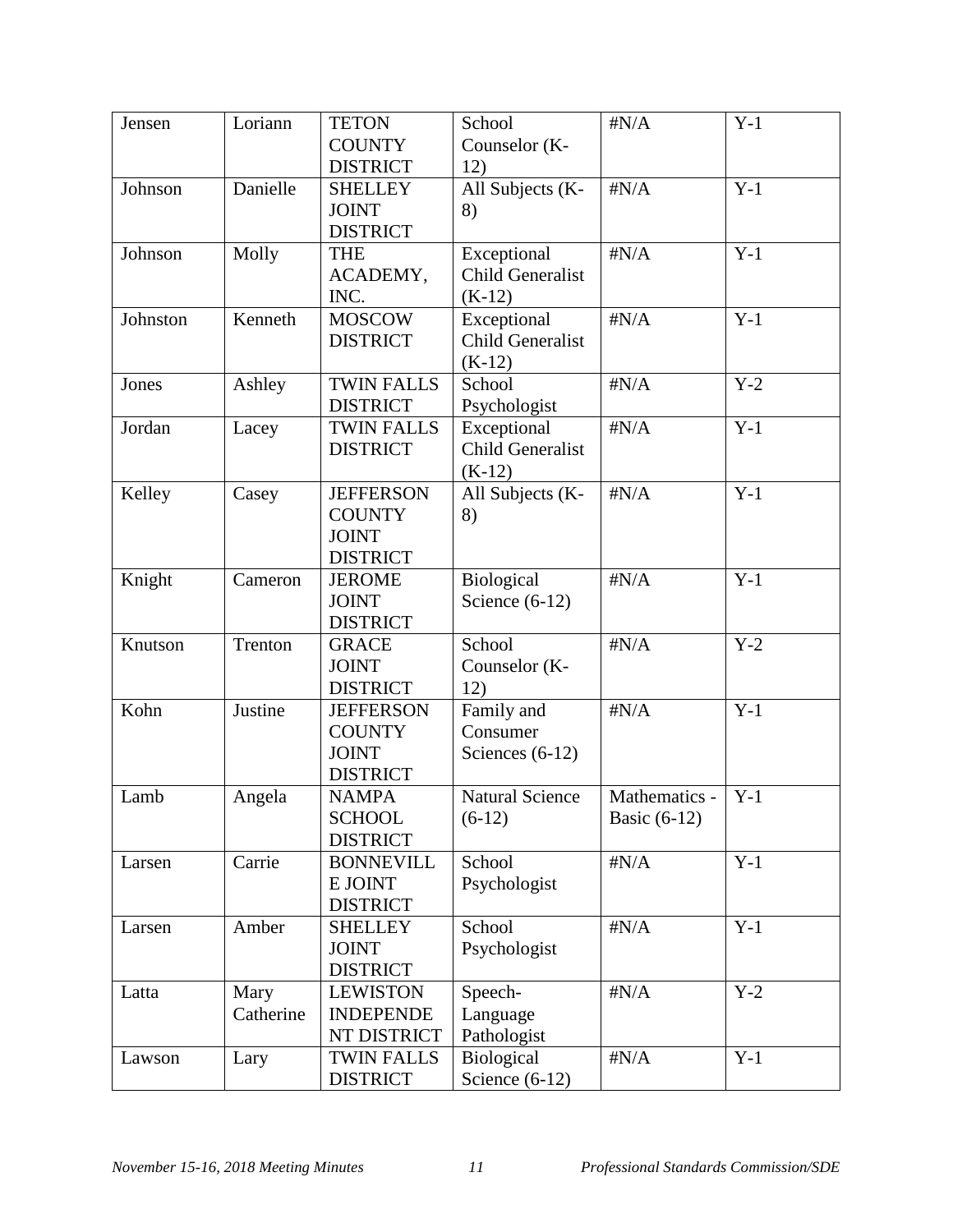| List             | Natalie         | <b>CALDWELL</b><br><b>DISTRICT</b>                                                                      | Music $(K-12)$                                                                                              | $\sharp N/A$ | $Y-1$ |
|------------------|-----------------|---------------------------------------------------------------------------------------------------------|-------------------------------------------------------------------------------------------------------------|--------------|-------|
| Loayza           | Molly           | <b>CALDWELL</b><br><b>DISTRICT</b>                                                                      | All Subjects (K-<br>8)                                                                                      | $\sharp N/A$ | $Y-1$ |
| Loudenslage<br>r | Debra           | <b>TETON</b><br><b>COUNTY</b><br><b>DISTRICT</b>                                                        | <b>Blended Early</b><br>Childhood<br>Education/Early<br>Childhood<br>Special<br><b>Education</b> (PK-<br>3) | $\sharp N/A$ | $Y-2$ |
| Mahle            | Jeanine         | Peace Valley<br>Charter                                                                                 | All Subjects (K-<br>8)                                                                                      | $\sharp N/A$ | $Y-1$ |
| Maikranz         | <b>Brittany</b> | <b>JEROME</b><br><b>JOINT</b><br><b>DISTRICT</b>                                                        | Exceptional<br><b>Child Generalist</b><br>$(K-12)$                                                          | $\sharp N/A$ | $Y-3$ |
| Marble           | Thomas          | <b>CALDWELL</b><br><b>DISTRICT</b>                                                                      | Mathematics (6-<br>12)                                                                                      | $\sharp N/A$ | $Y-1$ |
| Martin           | Jentry          | <b>PRESTON</b><br><b>JOINT</b><br><b>DISTRICT</b>                                                       | Speech-<br>Language<br>Pathologist                                                                          | $\sharp N/A$ | $Y-3$ |
| McConville       | Alexa           | <b>IDAHO</b><br><b>SCIENCE</b><br><b>AND</b><br><b>TECHNOLOG</b><br><b>Y CHARTER</b><br>SCHOOL,<br>INC. | All Subjects (K-<br>8)                                                                                      | $\sharp N/A$ | $Y-1$ |
| McCoy            | Molly           | <b>MARSH</b><br><b>VALLEY</b><br><b>JOINT</b><br><b>DISTRICT</b>                                        | All Subjects (K-<br>8)                                                                                      | $\sharp N/A$ | $Y-2$ |
| McCullough       | Rebekah         | <b>ONEIDA</b><br><b>COUNTY</b><br><b>DISTRICT</b>                                                       | All Subjects (K-<br>8)                                                                                      | $\#N/A$      | $Y-1$ |
| Mecham           | Woodman         | <b>BONNEVILL</b><br>E JOINT<br><b>DISTRICT</b>                                                          | Mathematics (6-<br>12)                                                                                      | $\#N/A$      | $Y-1$ |
| Mehling          | <b>Brenton</b>  | <b>CALDWELL</b><br><b>DISTRICT</b>                                                                      | All Subjects (K-<br>8)                                                                                      | $\sharp N/A$ | $Y-1$ |
| Mitchell         | Danielle        | <b>WENDELL</b><br><b>DISTRICT</b>                                                                       | Mathematics (6-<br>12)                                                                                      | $\sharp N/A$ | $Y-1$ |
| Mount-<br>Walker | <b>Brian</b>    | <b>KUNA JOINT</b><br><b>DISTRICT</b>                                                                    | School<br>Counselor (K-<br>12)                                                                              | $\sharp N/A$ | $Y-1$ |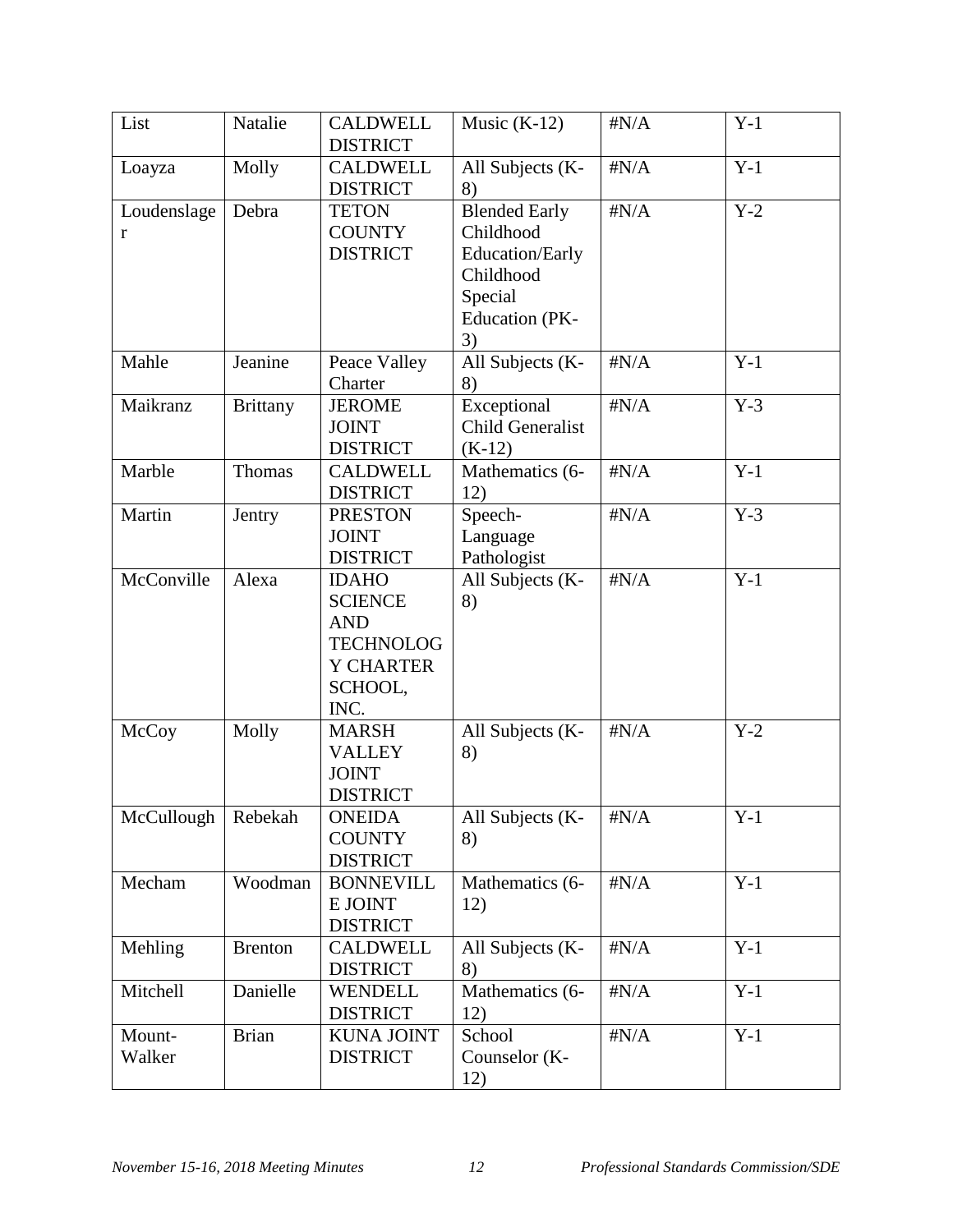| Murfitt           | Helen         | <b>MIDDLETON</b><br><b>DISTRICT</b>                                | English $(6-12)$                                   | $\sharp N/A$ | $Y-1$ |
|-------------------|---------------|--------------------------------------------------------------------|----------------------------------------------------|--------------|-------|
| Nelson            | Julie         | <b>PRESTON</b><br><b>JOINT</b><br><b>DISTRICT</b>                  | Speech-<br>Language<br>Pathologist                 | $\sharp N/A$ | $Y-3$ |
| Nield             | Mindy         | <b>KIMBERLY</b><br><b>DISTRICT</b>                                 | Health $(6-12)$                                    | $\sharp N/A$ | $Y-1$ |
| Nielsen           | Bonnie        | <b>WEST SIDE</b><br><b>JOINT</b><br><b>DISTRICT</b>                | History $(6-12)$                                   | $\sharp N/A$ | $Y-1$ |
| Nygaard           | <b>Bailey</b> | <b>MOUNTAIN</b><br><b>VIEW</b><br><b>SCHOOL</b><br><b>DISTRICT</b> | School<br>Counselor (K-<br>12)                     | $\sharp N/A$ | $Y-2$ |
| Olivas-<br>Chavez | Olga          | <b>TETON</b><br><b>COUNTY</b><br><b>DISTRICT</b>                   | All Subjects (K-<br>8)                             | $\sharp N/A$ | $Y-2$ |
| Orban             | Justin        | <b>FILER</b><br><b>DISTRICT</b>                                    | Physical<br>Education (PE)<br>$(K-12)$             | $\sharp N/A$ | $Y-1$ |
| Pacheco           | Roman         | <b>BUTTE</b><br><b>COUNTY</b><br><b>JOINT</b><br><b>DISTRICT</b>   | <b>Natural Science</b><br>$(6-12)$                 | $\sharp N/A$ | $Y-2$ |
| Paul              | Hayden        | <b>CALDWELL</b><br><b>DISTRICT</b>                                 | History $(6-12)$                                   | $\sharp N/A$ | $Y-1$ |
| Pearson           | Laura         | <b>BLACKFOOT</b><br><b>DISTRICT</b>                                | English $(6-12)$                                   | $\sharp N/A$ | $Y-1$ |
| Perez             | Melyssa       | <b>TWIN FALLS</b><br><b>DISTRICT</b>                               | All Subjects (K-<br>8)                             | $\sharp N/A$ | $Y-3$ |
| Pratt             | Misty         | <b>ABERDEEN</b><br><b>DISTRICT</b>                                 | Exceptional<br><b>Child Generalist</b><br>$(K-12)$ | $\sharp N/A$ | $Y-1$ |
| Puente            | Selina        | <b>TWIN FALLS</b><br><b>DISTRICT</b>                               | All Subjects (K-<br>8)                             | $\sharp N/A$ | $Y-2$ |
| Rabago            | Angelica      | <b>BONNEVILL</b><br>E JOINT<br><b>DISTRICT</b>                     | All Subjects (K-<br>8)                             | $\sharp N/A$ | $Y-1$ |
| Randall           | Alison        | <b>BONNEVILL</b><br>E JOINT<br><b>DISTRICT</b>                     | <b>School Social</b><br>Worker                     | $\sharp N/A$ | $Y-1$ |
| Ray               | Emma          | <b>TETON</b><br><b>COUNTY</b><br><b>DISTRICT</b>                   | Physics $(6-12)$                                   | $\sharp N/A$ | $Y-1$ |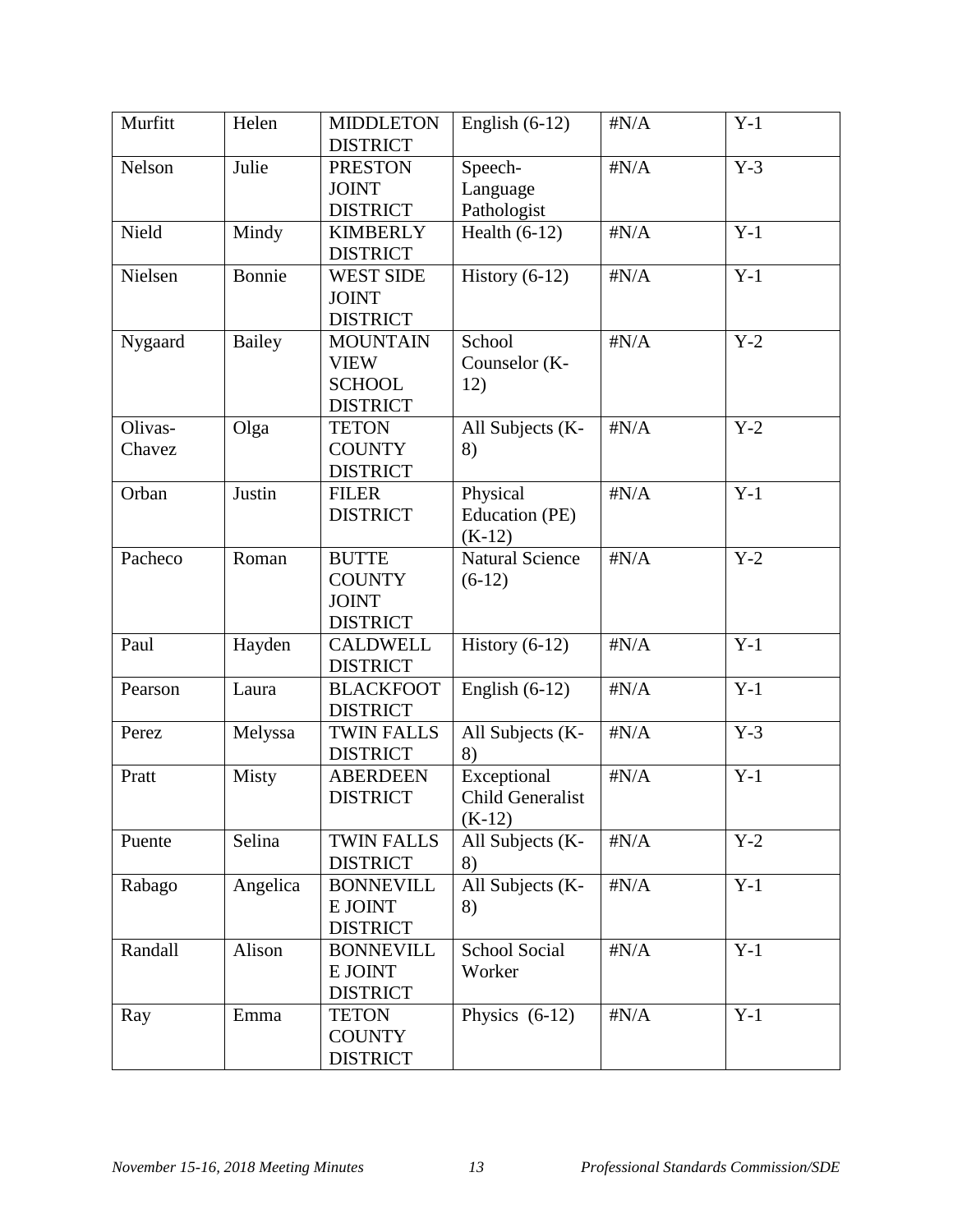| Rayner          | Linda     | <b>BONNEVILL</b><br>E JOINT<br><b>DISTRICT</b>                     | Mathematics (6-<br>12)                             | $\sharp N/A$                              | $Y-2$ |
|-----------------|-----------|--------------------------------------------------------------------|----------------------------------------------------|-------------------------------------------|-------|
| Reeder          | Chalet    | <b>TWIN FALLS</b><br><b>DISTRICT</b>                               | All Subjects (K-<br>8)                             | $\sharp N/A$                              | $Y-1$ |
| Reynolds        | Lacey     | <b>MACKAY</b><br><b>JOINT</b><br><b>DISTRICT</b>                   | All Subjects (K-<br>8)                             | $\sharp N/A$                              | $Y-1$ |
| Reynolds        | Alicia    | <b>FREMONT</b><br><b>COUNTY</b><br><b>JOINT</b><br><b>DISTRICT</b> | School<br>Counselor (K-<br>12)                     | $\sharp N/A$                              | $Y-3$ |
| Rippy           | Joshua    | <b>KUNA JOINT</b><br><b>DISTRICT</b>                               | Theater Arts (6-<br>12)                            | $\sharp N/A$                              | $Y-1$ |
| Rogers          | Geoffrey  | <b>JEROME</b><br><b>JOINT</b><br><b>DISTRICT</b>                   | History $(6-12)$                                   | $\sharp N/A$                              | $Y-2$ |
| Rogers          | Triston   | <b>WEST</b><br><b>JEFFERSON</b><br><b>DISTRICT</b>                 | <b>Natural Science</b><br>$(6-12)$                 | $\sharp N/A$                              | $Y-2$ |
| Sandoval        | Amanda    | <b>CALDWELL</b><br><b>DISTRICT</b>                                 | Exceptional<br><b>Child Generalist</b><br>$(K-8)$  | $\sharp N/A$                              | $Y-2$ |
| Scott           | Amanda    | <b>TWIN FALLS</b><br><b>DISTRICT</b>                               | Exceptional<br><b>Child Generalist</b><br>$(K-12)$ | $\sharp N/A$                              | $Y-1$ |
| <b>Sessions</b> | Nathanael | <b>SOUTH</b><br><b>LEMHI</b><br><b>DISTRICT</b>                    | History $(6-12)$                                   | World<br>Language -<br>Spanish (K-<br>12) | $Y-2$ |
| Seubert         | Shayne    | <b>EMMETT</b><br><b>INDEPENDE</b><br>NT DISTRICT                   | Mathematics (6-<br>12)                             | Physics (6-<br>12)                        | $Y-2$ |
| <b>Shallies</b> | Jonah     | <b>PROJECT</b><br><b>PATCH</b><br><b>SCHOOL</b>                    | English $(6-12)$                                   | $\sharp N/A$                              | $Y-2$ |
| Shaw            | Kristy    | <b>CASSIA</b><br><b>COUNTY</b><br><b>JOINT</b><br><b>DISTRICT</b>  | All Subjects (K-<br>8)                             | $\sharp N/A$                              | $Y-1$ |
| Sherman         | Michael   | <b>BLACKFOOT</b><br><b>DISTRICT</b>                                | Mathematics (6-<br>12)                             | $\sharp N/A$                              | $Y-1$ |
| Shulz           | Arlene    | <b>ONEIDA</b><br><b>COUNTY</b><br><b>DISTRICT</b>                  | All Subjects (K-<br>8)                             | $\sharp N/A$                              | $Y-1$ |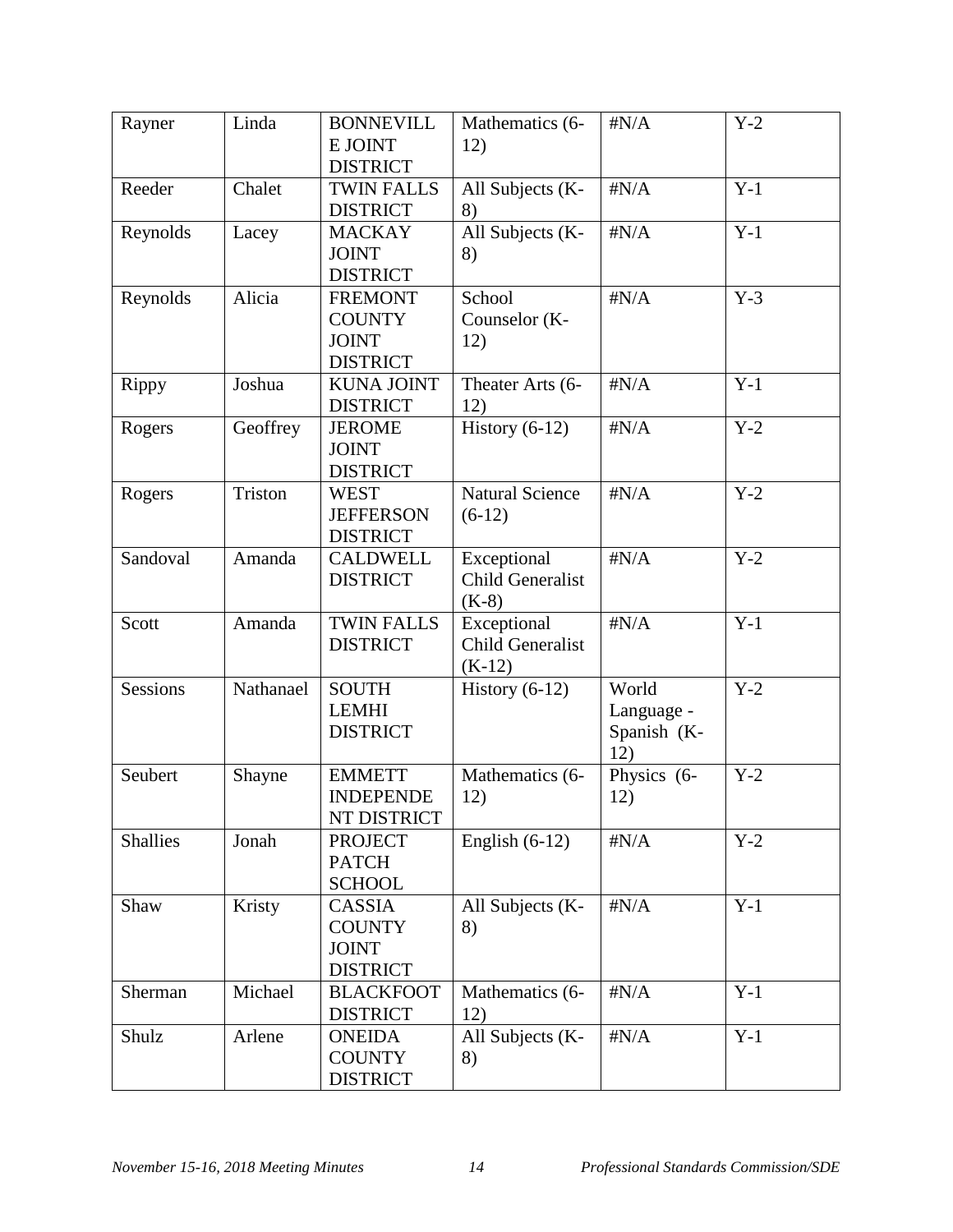| Snow             | Virginia       | <b>NEW</b>        | Early Childhood         | Exceptional    | $Y-1$ |
|------------------|----------------|-------------------|-------------------------|----------------|-------|
|                  |                | <b>PLYMOUTH</b>   | Special                 | Child          |       |
|                  |                | <b>DISTRICT</b>   | <b>Education</b> (PK-   | Generalist (K- |       |
|                  |                |                   | 3)                      | 12)            |       |
| Sorenson         | Jared          | <b>TWIN FALLS</b> | History $(6-12)$        | $\sharp N/A$   | $Y-2$ |
|                  |                | <b>DISTRICT</b>   |                         |                |       |
| Spafford         | Sarah          | <b>TWIN FALLS</b> | Exceptional             | $\sharp N/A$   | $Y-1$ |
|                  |                | <b>DISTRICT</b>   | <b>Child Generalist</b> |                |       |
|                  |                |                   | $(K-12)$                |                |       |
| Spence           | Kylie          | <b>JEROME</b>     | All Subjects (K-        | $\sharp N/A$   | $Y-1$ |
|                  |                | <b>JOINT</b>      | 8)                      |                |       |
|                  |                | <b>DISTRICT</b>   |                         |                |       |
| <b>Stradling</b> | <b>Bridget</b> | <b>FORRESTER</b>  | Mathematics (6-         | $\sharp N/A$   | $Y-1$ |
|                  |                | ACADEMY,          | 12)                     |                |       |
|                  |                | INC.              |                         |                |       |
| Thompkins        | Keaira         | <b>BLACKFOOT</b>  | Exceptional             | $\sharp N/A$   | $Y-2$ |
|                  |                | <b>DISTRICT</b>   | <b>Child Generalist</b> |                |       |
|                  |                |                   | $(K-12)$                |                |       |
| Thompson         | Claire         | <b>TETON</b>      | All Subjects (K-        | $\sharp N/A$   | $Y-2$ |
|                  |                | <b>COUNTY</b>     | 8)                      |                |       |
|                  |                | <b>DISTRICT</b>   |                         |                |       |
| Torbeck          | Charles        | <b>TETON</b>      | Exceptional             | $\sharp N/A$   | $Y-3$ |
|                  |                | <b>COUNTY</b>     | <b>Child Generalist</b> |                |       |
|                  |                | <b>DISTRICT</b>   | $(K-12)$                |                |       |
| Tuckness         | Paula          | <b>WILDER</b>     | Music $(6-12)$          | $\sharp N/A$   | $Y-2$ |
|                  |                | <b>DISTRICT</b>   |                         |                |       |
| Umphenour        | Adetta         | <b>BOUNDARY</b>   | School                  | $\sharp N/A$   | $Y-1$ |
|                  |                | <b>COUNTY</b>     | Counselor (K-           |                |       |
|                  |                | <b>DISTRICT</b>   | 12)                     |                |       |
| Vazquez          | Vianey         | <b>JEFFERSON</b>  | All Subjects (K-        | $\sharp N/A$   | $Y-1$ |
|                  |                | <b>COUNTY</b>     | 8)                      |                |       |
|                  |                | <b>JOINT</b>      |                         |                |       |
|                  |                | <b>DISTRICT</b>   |                         |                |       |
| Vesecky          | Victoria       | <b>SANDPOINT</b>  | School                  | $\sharp N/A$   | $Y-2$ |
|                  |                | <b>CHARTER</b>    | Counselor (K-           |                |       |
|                  |                | SCHOOL,           | 12)                     |                |       |
|                  |                | INC.              |                         |                |       |
| Volle            | Shawna         | <b>TWIN FALLS</b> | Exceptional             | $\sharp N/A$   | $Y-2$ |
|                  |                | <b>DISTRICT</b>   | <b>Child Generalist</b> |                |       |
|                  |                |                   | $(K-12)$                |                |       |
| Wachsmuth        | Alivia         | <b>VICTORY</b>    | Exceptional             | All Subjects   | $Y-1$ |
|                  |                | <b>CHARTER</b>    | <b>Child Generalist</b> | $(K-8)$        |       |
|                  |                | SCHOOL,           | $(K-12)$                |                |       |
|                  |                | INC.              |                         |                |       |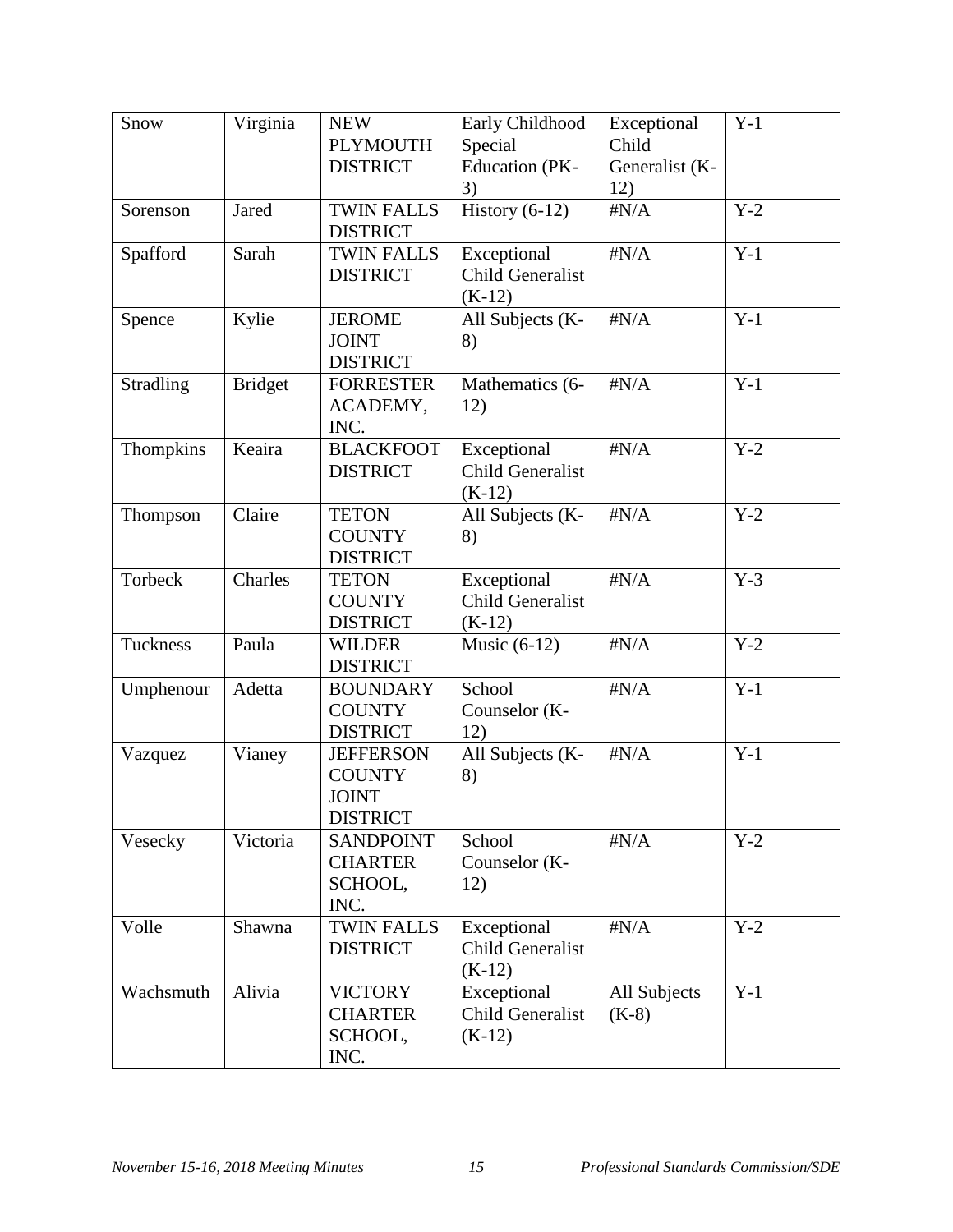| Waechtler    | Tifani   | <b>WEST SIDE</b>  | All Subjects (K-        | Physical        | $Y-1$ |
|--------------|----------|-------------------|-------------------------|-----------------|-------|
|              |          | <b>JOINT</b>      | 8)                      | Education       |       |
|              |          | <b>DISTRICT</b>   |                         | $(PE)$ (6-12)   |       |
| Weaver       | Rachel   | <b>KELLOGG</b>    | School                  | $\sharp N/A$    | $Y-1$ |
|              |          | <b>JOINT</b>      | Counselor (K-           |                 |       |
|              |          | <b>DISTRICT</b>   | 12)                     |                 |       |
| Webb         | Kerbi    | <b>HORSESHOE</b>  | All Subjects (K-        | $\sharp N/A$    | $Y-1$ |
|              |          | <b>BEND</b>       | 8)                      |                 |       |
|              |          | <b>SCHOOL</b>     |                         |                 |       |
|              |          | <b>DISTRICT</b>   |                         |                 |       |
| Wellard      | Seth     | <b>BONNEVILL</b>  | All Subjects (K-        | $\sharp N/A$    | $Y-3$ |
|              |          | E JOINT           | 8)                      |                 |       |
|              |          | <b>DISTRICT</b>   |                         |                 |       |
| Wetzstein    | Shawn    | <b>KIMBERLY</b>   | Exceptional             | $\sharp N/A$    | $Y-1$ |
|              |          | <b>DISTRICT</b>   | <b>Child Generalist</b> |                 |       |
|              |          |                   | $(K-12)$                |                 |       |
| Whitworth    | Alaysha  | <b>WHITE PINE</b> | Biological              | $\sharp N/A$    | $Y-3$ |
|              |          | <b>CHARTER</b>    | Science $(6-12)$        |                 |       |
|              |          | SCHOOL,           |                         |                 |       |
|              |          | INC.              |                         |                 |       |
| Winters      | Annica   | <b>CASSIA</b>     | Exceptional             | All Subjects    | $Y-2$ |
|              |          | <b>COUNTY</b>     | <b>Child Generalist</b> | $(K-8)$         |       |
|              |          | <b>JOINT</b>      | $(K-12)$                |                 |       |
|              |          | <b>DISTRICT</b>   |                         |                 |       |
| Winward      | Samantha | <b>WEST SIDE</b>  | Speech-                 | $\sharp N/A$    | $Y-1$ |
|              |          | <b>JOINT</b>      | Language                |                 |       |
|              |          | <b>DISTRICT</b>   | Pathologist             |                 |       |
| Wittner-     | Roberta  | <b>TWIN FALLS</b> | All Subjects (K-        | $\sharp N/A$    | $Y-1$ |
| Sheltra      |          | <b>DISTRICT</b>   | 8)                      |                 |       |
| Wonderlich   | Jason    | <b>CALDWELL</b>   | Physical                | Health $(K-12)$ | $Y-2$ |
|              |          | <b>DISTRICT</b>   | Education (PE)          |                 |       |
|              |          |                   | $(K-12)$                |                 |       |
| Wu           | Wilson   | <b>JOINT</b>      | Mathematics -           | $\sharp N/A$    | $Y-1$ |
|              |          | <b>SCHOOL</b>     | Basic $(6-12)$          |                 |       |
|              |          | <b>DISTRICT</b>   |                         |                 |       |
|              |          | <b>NO. 2</b>      |                         |                 |       |
| Zapata       | Marcelo  | <b>WEISER</b>     | <b>World Language</b>   | $\sharp N/A$    | $Y-1$ |
|              |          | <b>DISTRICT</b>   | - Spanish $(6-12)$      |                 |       |
| Zarpentine   | Kaitlyn  | <b>FREMONT</b>    | Visual Arts (6-         | $\#N/A$         | $Y-2$ |
|              |          | <b>COUNTY</b>     | 12)                     |                 |       |
|              |          | <b>JOINT</b>      |                         |                 |       |
|              |          | <b>DISTRICT</b>   |                         |                 |       |
| <b>Zhang</b> | Zhiyuan  | <b>JEFFERSON</b>  | All Subjects (K-        | $\sharp N/A$    | $Y-2$ |
|              |          | <b>COUNTY</b>     | 8)                      |                 |       |
|              |          | <b>JOINT</b>      |                         |                 |       |
|              |          | <b>DISTRICT</b>   |                         |                 |       |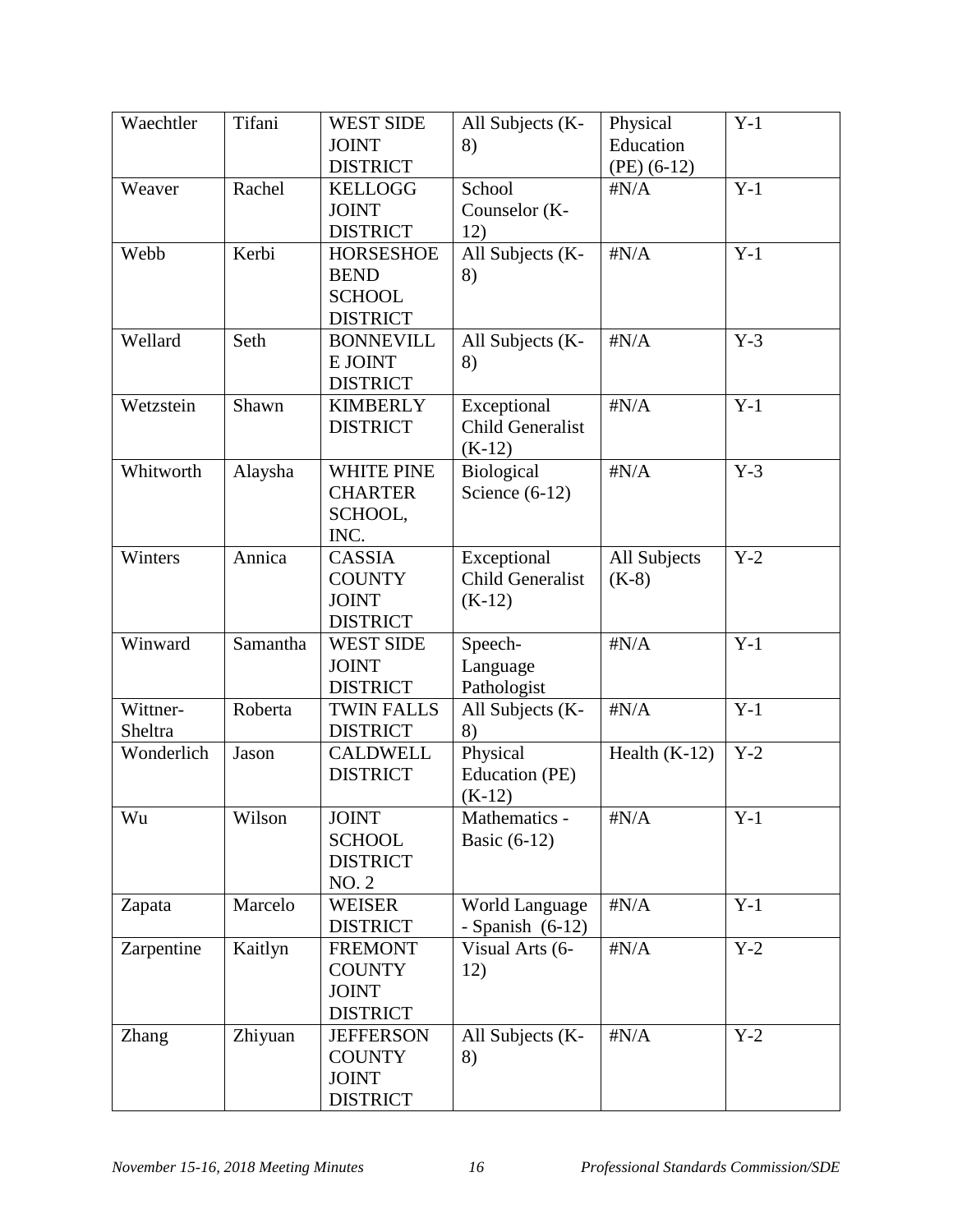| Ziel | Jessica | <b>FORRESTER</b> | All Subjects (K- | # $N/A$ | $\overline{\phantom{0}}$ |
|------|---------|------------------|------------------|---------|--------------------------|
|      |         | ACADEMY,         | 8                |         |                          |
|      |         | INC.             |                  |         |                          |

# **Provisional**

| Last<br><b>Name</b> | <b>First</b><br><b>Name</b> | <b>District</b>    | <b>Endorsement</b><br><b>Requested</b> | 2nd<br><b>Endorsement</b> | 3rd<br><b>Endorsement</b> | New/Renew<br>al Year |
|---------------------|-----------------------------|--------------------|----------------------------------------|---------------------------|---------------------------|----------------------|
|                     |                             |                    |                                        | <b>Requested</b>          | <b>Requested</b>          |                      |
| Abarca              | Allyson                     | <b>JEFFERSON</b>   | All                                    | $\sharp N/A$              | $\sharp N/A$              | $Y-1$                |
| Serrano             |                             | <b>COUNTY</b>      | Subjects                               |                           |                           |                      |
|                     |                             | <b>JOINT</b>       | $(K-8)$                                |                           |                           |                      |
|                     |                             | <b>DISTRICT</b>    |                                        |                           |                           |                      |
| Baumann             | Tanner                      | <b>GOODING</b>     | Physics                                | $\sharp N/A$              | $\sharp N/A$              | $Y-1$                |
|                     |                             | <b>JOINT</b>       | $(6-12)$                               |                           |                           |                      |
|                     |                             | <b>DISTRICT</b>    |                                        |                           |                           |                      |
| <b>Bessire</b>      | Samanth                     | <b>MINIDOKA</b>    | All                                    | $\sharp N/A$              | $\sharp N/A$              | $Y-1$                |
|                     | a                           | <b>COUNTY</b>      | Subjects                               |                           |                           |                      |
|                     |                             | <b>JOINT</b>       | $(K-8)$                                |                           |                           |                      |
|                     |                             | <b>DISTRICT</b>    |                                        |                           |                           |                      |
| Croasmun            | Anthony                     | <b>GOODING</b>     | All                                    | $\sharp N/A$              | $\sharp N/A$              | $Y-1$                |
|                     |                             | <b>JOINT</b>       | Subjects                               |                           |                           |                      |
|                     |                             | <b>DISTRICT</b>    | $(K-8)$                                |                           |                           |                      |
| Davis               | Benjami                     | <b>CASSIA</b>      | Economics                              | Social                    | $\sharp N/A$              | $Y-1$                |
|                     | n                           | <b>COUNTY</b>      | $(6-12)$                               | Studies (6-               |                           |                      |
|                     |                             | <b>JOINT</b>       |                                        | 12)                       |                           |                      |
|                     |                             | <b>DISTRICT</b>    |                                        |                           |                           |                      |
| Erekson             | Daniel                      | MCCALL-            | Physical                               | $\sharp N/A$              | $\sharp N/A$              | $Y-1$                |
|                     |                             | <b>DONNELLY</b>    | Education                              |                           |                           |                      |
|                     |                             | <b>JOINT</b>       | $(PE)$ (6-12)                          |                           |                           |                      |
|                     |                             | <b>SCHOOL</b>      |                                        |                           |                           |                      |
|                     |                             | <b>DISTRICT</b>    |                                        |                           |                           |                      |
| Garling             | Jacob                       | <b>TWIN FALLS</b>  | All                                    | $\sharp N/A$              | $\sharp N/A$              | $Y-1$                |
|                     |                             | <b>DISTRICT</b>    | Subjects                               |                           |                           |                      |
|                     |                             |                    | $(K-8)$                                |                           |                           |                      |
| Godfrey             | Logan                       | <b>GOODING</b>     | Mathemati                              | $\sharp N/A$              | $\sharp N/A$              | $Y-1$                |
|                     |                             | <b>JOINT</b>       | $cs(6-12)$                             |                           |                           |                      |
|                     |                             | <b>DISTRICT</b>    |                                        |                           |                           |                      |
| Kamphau             | Emily                       | <b>BLISS JOINT</b> | Natural                                | Biological                | Health (6-                | $Y-1$                |
| S                   |                             | <b>DISTRICT</b>    | Science (6-                            | Science (6-               | 12)                       |                      |
|                     |                             |                    | 12)                                    | 12)                       |                           |                      |
| Lee                 | Lindsey                     | <b>CAMAS</b>       | All                                    | $\#N/A$                   | $\sharp N/A$              | $Y-1$                |
|                     |                             | <b>COUNTY</b>      | Subjects                               |                           |                           |                      |
|                     |                             | <b>DISTRICT</b>    | $(K-8)$                                |                           |                           |                      |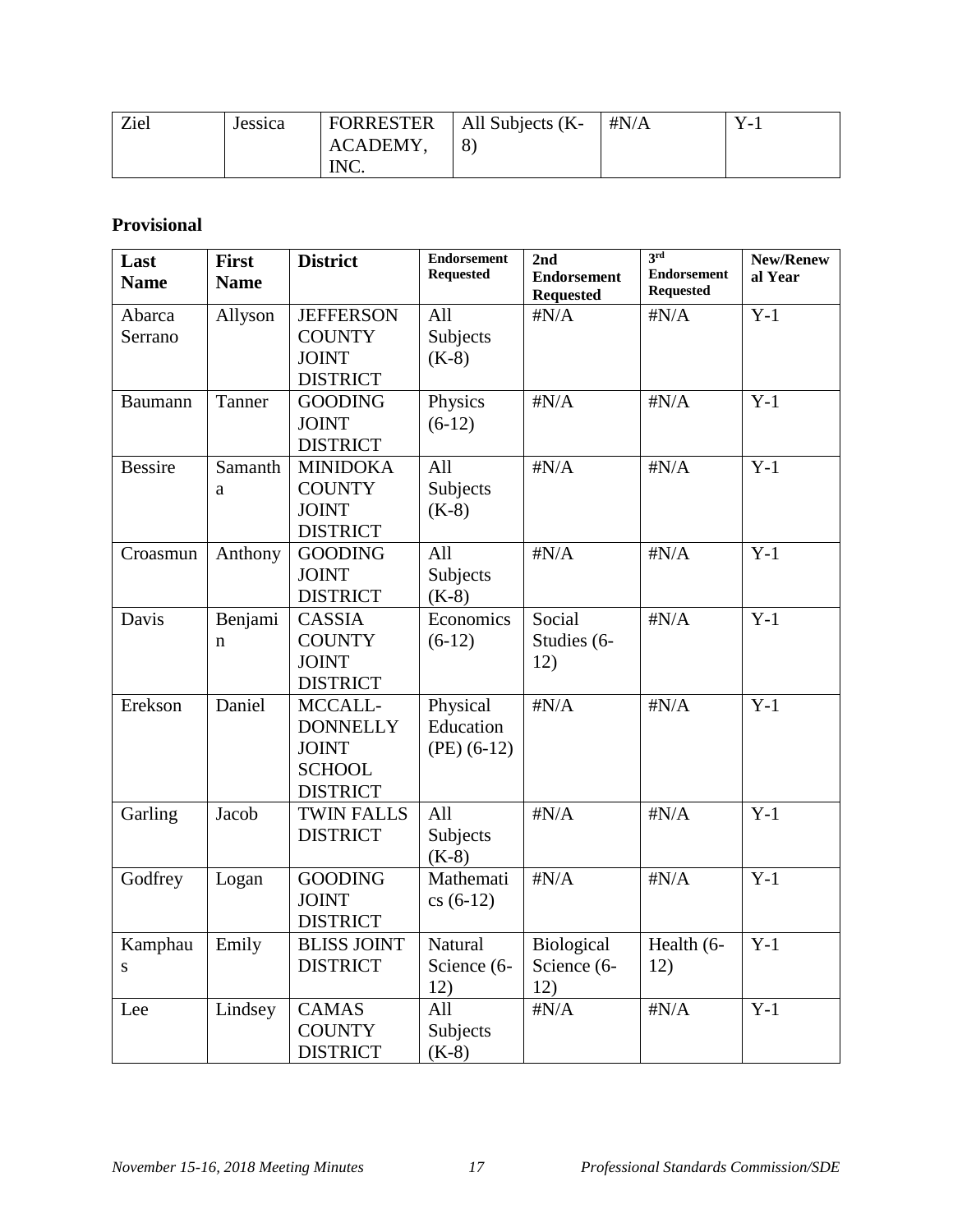| Lucas     | Angela        | <b>BOUNDARY</b>  | All                | $\sharp N/A$ | $\sharp N/A$ | $Y-1$ |
|-----------|---------------|------------------|--------------------|--------------|--------------|-------|
|           |               | <b>COUNTY</b>    | Subjects           |              |              |       |
|           |               | <b>DISTRICT</b>  | $(K-8)$            |              |              |       |
| Luker     | <b>BreAnn</b> | <b>IDAHO</b>     | All                | $\sharp N/A$ | $\sharp N/A$ | $Y-1$ |
|           |               | <b>SCIENCE</b>   | Subjects           |              |              |       |
|           |               | <b>AND</b>       | $(K-8)$            |              |              |       |
|           |               | <b>TECHNOLO</b>  |                    |              |              |       |
|           |               | <b>GY</b>        |                    |              |              |       |
|           |               | <b>CHARTER</b>   |                    |              |              |       |
|           |               | SCHOOL,          |                    |              |              |       |
|           |               | INC.             |                    |              |              |       |
| McGhee    | William       | <b>XAVIER</b>    | Music (6-          | $\sharp N/A$ | $\sharp N/A$ | $Y-1$ |
|           |               | <b>CHARTER</b>   | 12)                |              |              |       |
|           |               | SCHOOL,          |                    |              |              |       |
|           |               | INC.             |                    |              |              |       |
| Murdock   | Mark          | <b>MACKAY</b>    | Mathemati          | $\sharp N/A$ | $\sharp N/A$ | $Y-1$ |
|           |               | <b>JOINT</b>     | $cs(6-12)$         |              |              |       |
|           |               | <b>DISTRICT</b>  |                    |              |              |       |
| Patterson | Megan         | <b>JEFFERSON</b> | All                | $\sharp N/A$ | $\sharp N/A$ | $Y-1$ |
|           |               | <b>COUNTY</b>    | Subjects           |              |              |       |
|           |               | <b>JOINT</b>     | $(K-8)$            |              |              |       |
|           |               | <b>DISTRICT</b>  |                    |              |              |       |
| Phillips  | Samuel        | <b>JEFFERSON</b> | Social             | $\sharp N/A$ | $\sharp N/A$ | $Y-1$ |
|           |               | <b>COUNTY</b>    | Studies (6-        |              |              |       |
|           |               | <b>JOINT</b>     | 12)                |              |              |       |
|           |               | <b>DISTRICT</b>  |                    |              |              |       |
| Prince    | Mary          | <b>MARSING</b>   | <b>Visual Arts</b> | $\sharp N/A$ | $\sharp N/A$ | $Y-1$ |
|           |               | <b>JOINT</b>     | $(K-12)$           |              |              |       |
|           |               | <b>DISTRICT</b>  |                    |              |              |       |
| Reeves    | Jeremy        | <b>WEISER</b>    | School             | $\sharp N/A$ | $\sharp N/A$ | $Y-1$ |
|           |               | <b>DISTRICT</b>  | Social             |              |              |       |
|           |               |                  | Worker             |              |              |       |
| Rodriguez | Maria         | <b>JEFFERSON</b> | All                | $\sharp N/A$ | $\sharp N/A$ | $Y-1$ |
| -Madin    |               | <b>COUNTY</b>    | Subjects           |              |              |       |
|           |               | <b>JOINT</b>     | $(K-8)$            |              |              |       |
|           |               | <b>DISTRICT</b>  |                    |              |              |       |
| Stockton  | Heather       | PLUMMER-         | All                | $\sharp N/A$ | $\sharp N/A$ | $Y-1$ |
|           |               | <b>WORLEY</b>    | Subjects           |              |              |       |
|           |               | <b>JOINT</b>     | $(K-8)$            |              |              |       |
|           |               | <b>DISTRICT</b>  |                    |              |              |       |
| Studer    | Michell       | PLUMMER-         | All                | $\sharp N/A$ | $\sharp N/A$ | $Y-1$ |
|           | e             | <b>WORLEY</b>    | Subjects           |              |              |       |
|           |               | <b>JOINT</b>     | $(K-8)$            |              |              |       |
|           |               | <b>DISTRICT</b>  |                    |              |              |       |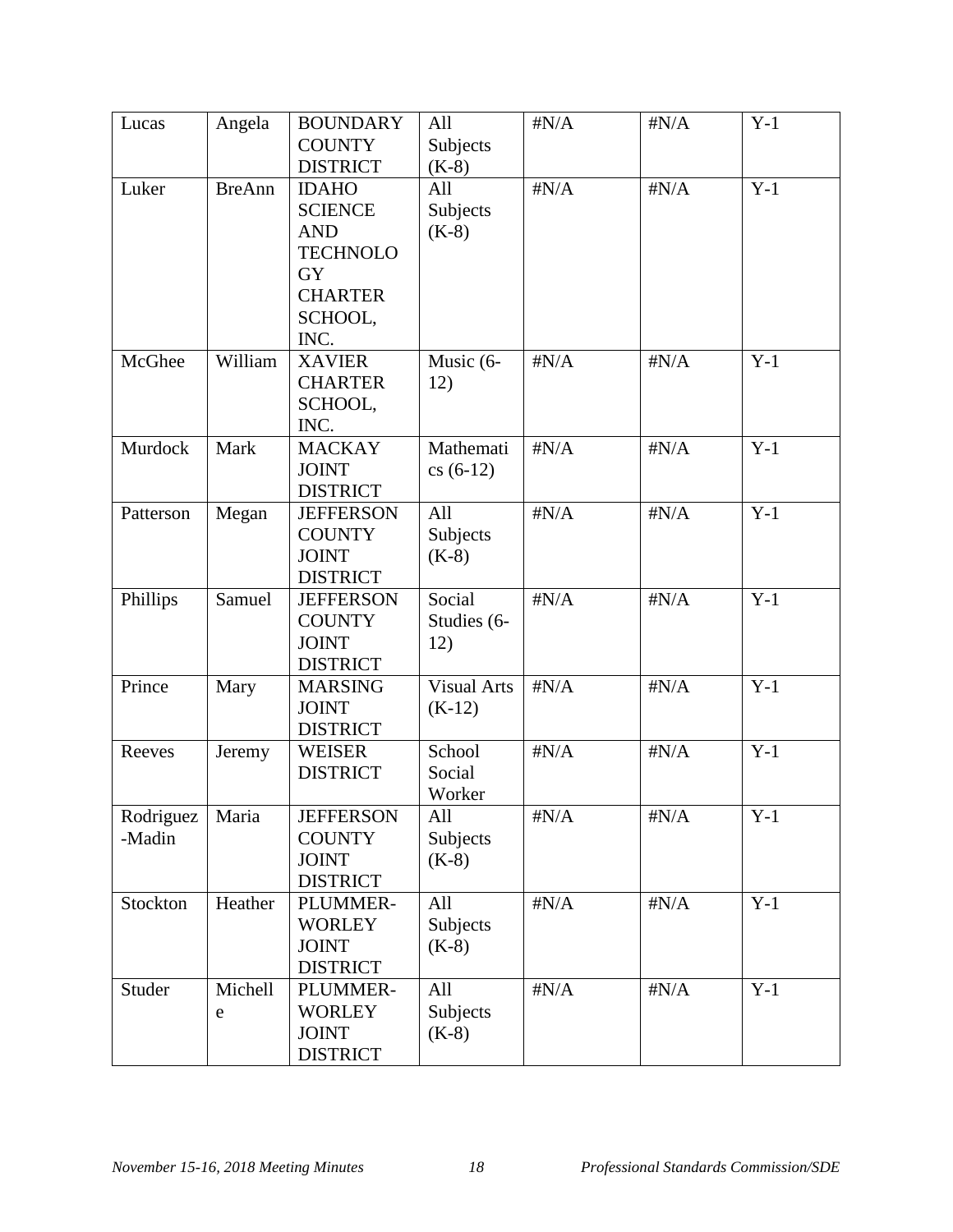| Sudweeks       | Karlie   | <b>WEST</b>       | <b>Business</b> | $\sharp N/A$  | $\sharp N/A$ | $Y-1$ |
|----------------|----------|-------------------|-----------------|---------------|--------------|-------|
|                |          | <b>JEFFERSON</b>  | Technolog       |               |              |       |
|                |          | <b>DISTRICT</b>   | у               |               |              |       |
|                |          |                   | Education       |               |              |       |
|                |          |                   | $(6-12)$        |               |              |       |
| <b>Summers</b> | Sara     | <b>FORRESTER</b>  | All             | $\sharp N/A$  | $\sharp N/A$ | $Y-1$ |
|                |          | ACADEMY,          | Subjects        |               |              |       |
|                |          | INC.              | $(K-8)$         |               |              |       |
| Watkins        | Victoria | <b>TWIN FALLS</b> | English (6-     | $\sharp N/A$  | $\sharp N/A$ | $Y-1$ |
|                |          | <b>DISTRICT</b>   | 12)             |               |              |       |
| Wells          | Joshua   | <b>WEST</b>       | Health (6-      | Physical      | Mathemati    | $Y-1$ |
|                |          | <b>JEFFERSON</b>  | 12)             | Education     | $cs(6-12)$   |       |
|                |          | <b>DISTRICT</b>   |                 | $(PE)$ (6-12) |              |       |

# **Pupil Service Staff**

| Last        | <b>First</b> | <b>District</b> | <b>Endorsement</b>   | <b>New/Renewal Year</b> |
|-------------|--------------|-----------------|----------------------|-------------------------|
| <b>Name</b> | <b>Name</b>  |                 | <b>Requested</b>     |                         |
| Cone        | Shontae      | <b>GARDEN</b>   | School Counselor (K- | $Y-1$                   |
|             |              | <b>VALLEY</b>   | 12)                  |                         |
|             |              | <b>DISTRICT</b> |                      |                         |

# **Teacher to New**

| <b>Last Name</b> | <b>First</b> | <b>District</b>      | <b>Endorsement</b>     | 2 <sub>nd</sub>    | <b>New/Renewal</b> |
|------------------|--------------|----------------------|------------------------|--------------------|--------------------|
|                  | <b>Name</b>  |                      | <b>Requested</b>       | <b>Endorsement</b> | Year               |
|                  |              |                      |                        | <b>Requested</b>   |                    |
| Ahlm             | Christopher  | <b>KIMBERLY</b>      | English $(6-12)$       | $\sharp N/A$       | $Y-1$              |
|                  |              | <b>DISTRICT</b>      |                        |                    |                    |
| Albright         | Amy          | <b>LEWISTON</b>      | Gifted and             | $\sharp N/A$       | $Y-2$              |
|                  |              | <b>INDEPENDENT</b>   | Talented $(K-12)$      |                    |                    |
|                  |              | <b>DISTRICT</b>      |                        |                    |                    |
| <b>Barker</b>    | Devin        | NEW PLYMOUTH         | All Subjects (K-       | $\sharp N/A$       | $Y-1$              |
|                  |              | <b>DISTRICT</b>      | 8)                     |                    |                    |
| <b>Beggs</b>     | Erin         | <b>LEWISTON</b>      | English $(5-9)$        | $\sharp N/A$       | $Y-1$              |
|                  |              | <b>INDEPENDENT</b>   |                        |                    |                    |
|                  |              | <b>DISTRICT</b>      |                        |                    |                    |
| <b>Black</b>     | Kerry        | <b>CALDWELL</b>      | Early                  | $\sharp N/A$       | $Y-3$              |
|                  |              | <b>DISTRICT</b>      | Childhood              |                    |                    |
|                  |              |                      | Special                |                    |                    |
|                  |              |                      | <b>Education</b> (PK-  |                    |                    |
|                  |              |                      | 3)                     |                    |                    |
| <b>Blank</b>     | Shelly       | <b>COEUR D'ALENE</b> | English $(5-9)$        | $\sharp N/A$       | $Y-1$              |
|                  |              | <b>DISTRICT</b>      |                        |                    |                    |
| <b>Breshears</b> | Jennifer     | <b>JEFFERSON</b>     | <b>Natural Science</b> | $\sharp N/A$       | $Y-3$              |
|                  |              | <b>COUNTY JOINT</b>  | $(6-12)$               |                    |                    |
|                  |              | <b>DISTRICT</b>      |                        |                    |                    |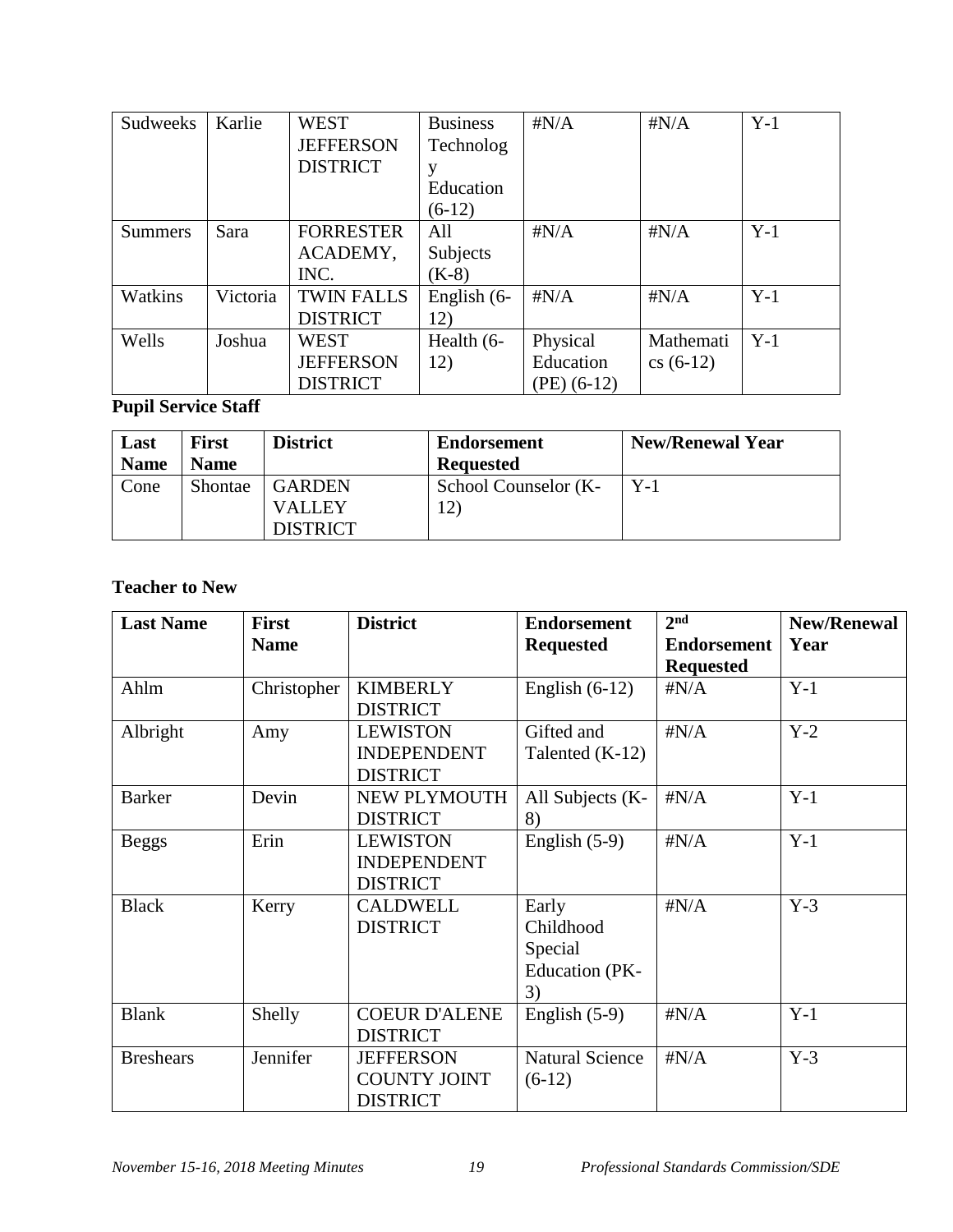| <b>Brown</b>    | Cameron  | <b>MOSCOW</b><br><b>DISTRICT</b>                          | World<br>Language -                     | $\sharp N/A$                                               | $Y-1$ |
|-----------------|----------|-----------------------------------------------------------|-----------------------------------------|------------------------------------------------------------|-------|
|                 |          |                                                           | Spanish $(6-12)$                        |                                                            |       |
| <b>Brulotte</b> | William  | <b>TWIN FALLS</b><br><b>DISTRICT</b>                      | Superintendent<br>$(Pre-K-12)$          | $\sharp N/A$                                               | $Y-2$ |
| Campbell        | Taunya   | <b>JEFFERSON</b><br><b>COUNTY JOINT</b>                   | Exceptional<br><b>Child Generalist</b>  | $\sharp N/A$                                               | $Y-1$ |
|                 |          | <b>DISTRICT</b>                                           | $(K-12)$                                |                                                            |       |
| Carlson         | Candice  | <b>POCATELLO</b><br><b>DISTRICT</b>                       | World<br>Language -<br>Spanish $(6-12)$ | $\sharp N/A$                                               | $Y-1$ |
| Carr            | Megan    | <b>POST FALLS</b><br><b>DISTRICT</b>                      | Visual<br>Impairment (K-<br>12)         | $\sharp N/A$                                               | $Y-1$ |
| Christensen     | Janet    | THE ACADEMY,<br>INC.                                      | All Subjects (K-<br>8)                  | $\sharp N/A$                                               | $Y-1$ |
| Christensen     | Sarah    | <b>TETON COUNTY</b><br><b>DISTRICT</b>                    | Physical<br>Education (PE)<br>$(6-12)$  | $\sharp N/A$                                               | $Y-2$ |
| Christopherson  | Stanley  | <b>BOUNDARY</b><br><b>COUNTY</b><br><b>DISTRICT</b>       | Mathematics (6-<br>12)                  | $\sharp N/A$                                               | $Y-2$ |
| Coats           | Scott    | <b>MINIDOKA</b><br><b>COUNTY JOINT</b><br><b>DISTRICT</b> | English $(6-12)$                        | $\sharp N/A$                                               | $Y-1$ |
| Collins         | Chase    | <b>POCATELLO</b><br><b>DISTRICT</b>                       | Health $(6-12)$                         | $\sharp N/A$                                               | $Y-1$ |
| Cope            | Rachael  | <b>BONNEVILLE</b><br><b>JOINT DISTRICT</b>                | History $(6-12)$                        | American<br>Government/<br>Political<br>Science (6-<br>12) | $Y-1$ |
| Davis           | Jennifer | <b>TETON COUNTY</b><br><b>DISTRICT</b>                    | All Subjects (K-<br>8)                  | $\sharp N/A$                                               | $Y-1$ |
| DeVito          | Rylee    | <b>NOTUS DISTRICT</b>                                     | Earth and Space<br>Science $(6-12)$     | $\sharp N/A$                                               | $Y-1$ |
| Donaldson       | Jodi     | <b>LEWISTON</b><br><b>INDEPENDENT</b><br><b>DISTRICT</b>  | All Subjects (K-<br>8)                  | $\sharp N/A$                                               | $Y-3$ |
| Donnelly        | Jessica  | <b>IDAHO FALLS</b><br><b>DISTRICT</b>                     | Physics $(6-12)$                        | $\sharp N/A$                                               | $Y-1$ |
| Duff            | Timothy  | <b>COEUR D'ALENE</b><br><b>DISTRICT</b>                   | Mathematics -<br>Basic $(6-12)$         | $\sharp N/A$                                               | $Y-1$ |
| Elliott         | Nicole   | <b>TETON COUNTY</b><br><b>DISTRICT</b>                    | Director of<br>Special                  | $\sharp N/A$                                               | $Y-2$ |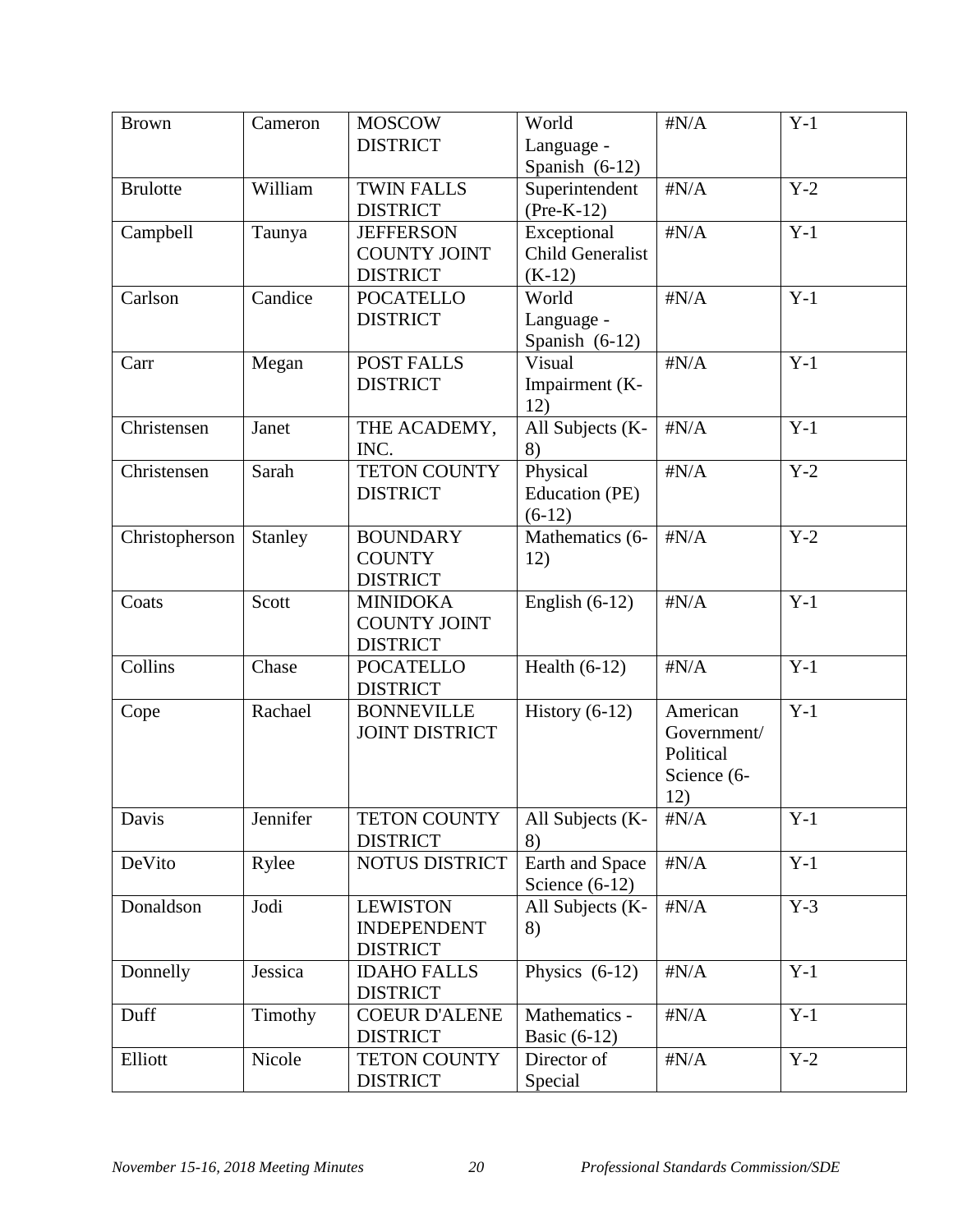|               |                |                                                                                           | <b>Education</b> (Pre-<br>$K-12$                      |                                   |       |
|---------------|----------------|-------------------------------------------------------------------------------------------|-------------------------------------------------------|-----------------------------------|-------|
| Evans         | Clinton        | <b>TWIN FALLS</b>                                                                         | All Subjects (K-                                      | $\sharp N/A$                      | $Y-1$ |
| Ewing         | Kyle           | <b>DISTRICT</b><br><b>SALMON RIVER</b><br><b>JOINT SCHOOL</b><br><b>DISTRICT</b>          | 8)<br>School<br>Principal (Pre-<br>$K-12$             | $\sharp N/A$                      | $Y-1$ |
| Fontana       | Leo            | <b>CASTLEFORD</b><br><b>DISTRICT</b>                                                      | History $(6-12)$                                      | <b>Social Studies</b><br>$(6-12)$ | $Y-1$ |
| Fouts         | Lynn           | <b>JOINT SCHOOL</b><br><b>DISTRICT NO. 2</b>                                              | Geography (6-<br>12)                                  | $\sharp N/A$                      | $Y-1$ |
| Gennette      | Janae          | <b>HANSEN</b><br><b>DISTRICT</b>                                                          | Health $(K-12)$                                       | $\sharp N/A$                      | $Y-1$ |
| Gilbert       | Rachelle       | <b>MARSH VALLEY</b><br><b>JOINT DISTRICT</b>                                              | Teacher<br>Librarian (K-<br>12)                       | $\sharp N/A$                      | $Y-2$ |
| Glaser        | Beth           | <b>CALDWELL</b><br><b>DISTRICT</b>                                                        | Early<br>Childhood<br>Special<br>Education (PK-<br>3) | $\sharp N/A$                      | $Y-1$ |
| Gonzales      | Cynthia        | <b>JEROME JOINT</b><br><b>DISTRICT</b>                                                    | School<br>Counselor (K-<br>12)                        | $\sharp N/A$                      | $Y-2$ |
| Hansen        | Jamie          | <b>TETON COUNTY</b><br><b>DISTRICT</b>                                                    | All Subjects (K-<br>8)                                | $\sharp N/A$                      | $Y-1$ |
| Hardman       | Kimball        | <b>TWIN FALLS</b><br><b>DISTRICT</b>                                                      | <b>Natural Science</b><br>$(6-12)$                    | $\sharp N/A$                      | $Y-2$ |
| Hernandez     | Maria          | <b>BLACKFOOT</b><br><b>CHARTER</b><br><b>COMMUNITY</b><br><b>LEARNING</b><br>CENTER, INC. | World<br>Language -<br>Spanish $(K-12)$               | $\sharp N/A$                      | $Y-1$ |
| Holaday       | Melanie        | <b>EMMETT</b><br><b>INDEPENDENT</b><br><b>DISTRICT</b>                                    | Exceptional<br><b>Child Generalist</b><br>$(K-12)$    | $\#N/A$                           | $Y-1$ |
| Huter         | <b>Bradley</b> | NOTUS DISTRICT                                                                            | Health $(6-12)$                                       | $\#N/A$                           | $Y-2$ |
| <b>Jarvis</b> | Trevor         | <b>BONNEVILLE</b><br><b>JOINT DISTRICT</b>                                                | Teacher<br>Librarian (K-<br>12)                       | $\#N/A$                           | $Y-3$ |
| Jensen        | <b>Bryan</b>   | <b>SODA SPRINGS</b><br><b>JOINT DISTRICT</b>                                              | Mathematics (6-<br>12)                                | $\sharp N/A$                      | $Y-1$ |
| Kendall       | Erik           | <b>CALDWELL</b><br><b>DISTRICT</b>                                                        | Physics $(6-12)$                                      | $\sharp N/A$                      | $Y-1$ |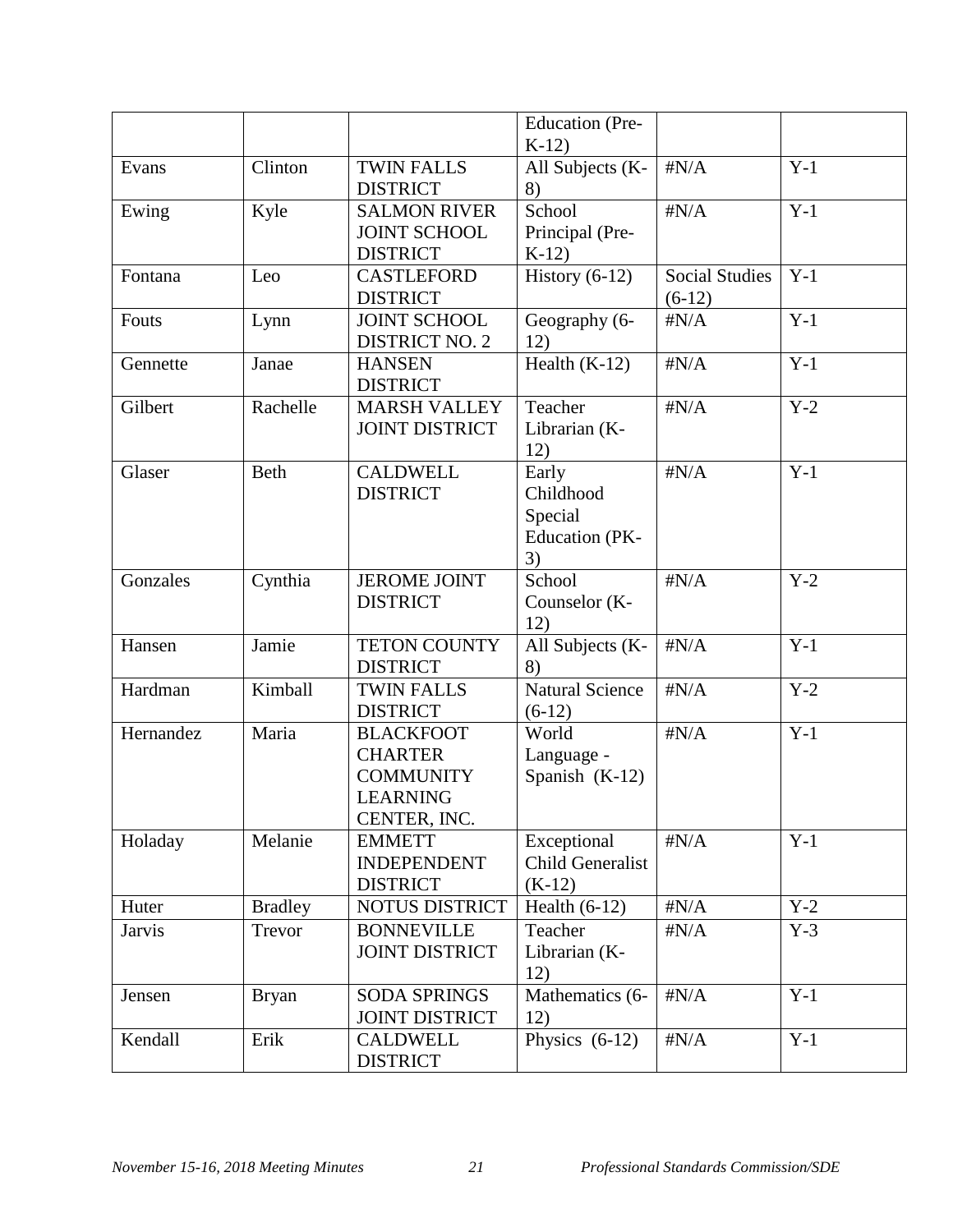| Klamm              | Jeff           | NORTH VALLEY<br>ACADEMY, INC.                              | School<br>Principal (Pre-<br>$K-12$                      | $\sharp N/A$    | $Y-2$ |
|--------------------|----------------|------------------------------------------------------------|----------------------------------------------------------|-----------------|-------|
| Konrad             | Terina         | <b>WENDELL</b><br><b>DISTRICT</b>                          | Physics $(6-12)$                                         | $\sharp N/A$    | $Y-1$ |
| Landry             | Martin         | <b>WEST BONNER</b><br><b>COUNTY</b><br><b>DISTRICT</b>     | Physical<br>Education (PE)<br>$(6-12)$                   | $\sharp N/A$    | $Y-2$ |
| Leonard            | Christina      | <b>WEST BONNER</b><br><b>COUNTY</b><br><b>DISTRICT</b>     | Mathematics (6-<br>12)                                   | $\sharp N/A$    | $Y-2$ |
| Lile               | Olivia         | <b>CALDWELL</b><br><b>DISTRICT</b>                         | American<br>Government/<br>Political<br>Science $(6-12)$ | $\sharp N/A$    | $Y-1$ |
| McBenge-<br>Garcia | Jamie          | <b>TWIN FALLS</b><br><b>DISTRICT</b>                       | Exceptional<br><b>Child Generalist</b><br>$(K-12)$       | $\sharp N/A$    | $Y-1$ |
| Merrell            | Jamie          | <b>GLENNS FERRY</b><br><b>JOINT DISTRICT</b>               | Physical<br>Science $(6-12)$                             | $\sharp N/A$    | $Y-1$ |
| Miller             | Michelle       | <b>BONNEVILLE</b><br><b>JOINT DISTRICT</b>                 | Teacher<br>Librarian (K-<br>12)                          | $\sharp N/A$    | $Y-2$ |
| Morrison           | Jaycee         | <b>SALMON</b><br><b>DISTRICT</b>                           | Gifted and<br>Talented (K-12)                            | $\sharp N/A$    | $Y-1$ |
| Musgrave           | Cory           | <b>JEROME JOINT</b><br><b>DISTRICT</b>                     | Physical<br>Education (PE)<br>$(K-12)$                   | Health $(K-12)$ | $Y-1$ |
| Palmer             | Tamara         | <b>POCATELLO</b><br><b>DISTRICT</b>                        | All Subjects (K-<br>8)                                   | $\sharp N/A$    | $Y-1$ |
| Ponce Vera         | Omar           | <b>JEFFERSON</b><br><b>COUNTY JOINT</b><br><b>DISTRICT</b> | $\overline{\text{History}} (6-12)$                       | $\sharp N/A$    | $Y-1$ |
| Praegitzer         | Sara           | <b>TWIN FALLS</b><br><b>DISTRICT</b>                       | School<br>Principal (Pre-<br>$K-12$                      | $\sharp N/A$    | $Y-2$ |
| Raines             | Kerrie         | <b>JEROME JOINT</b><br><b>DISTRICT</b>                     | School<br>Psychologist                                   | $\sharp N/A$    | $Y-2$ |
| Ramirez            | LuAnna         | <b>MARSH VALLEY</b><br><b>JOINT DISTRICT</b>               | Exceptional<br><b>Child Generalist</b><br>$(K-12)$       | $\sharp N/A$    | $Y-3$ |
| Rhead              | Tricia         | <b>MACKAY JOINT</b><br><b>DISTRICT</b>                     | Visual Arts (K-<br>12)                                   | $\sharp N/A$    | $Y-1$ |
| Robinson           | <b>Brandon</b> | <b>JEROME JOINT</b><br><b>DISTRICT</b>                     | English $(6-12)$                                         | $\sharp N/A$    | $Y-2$ |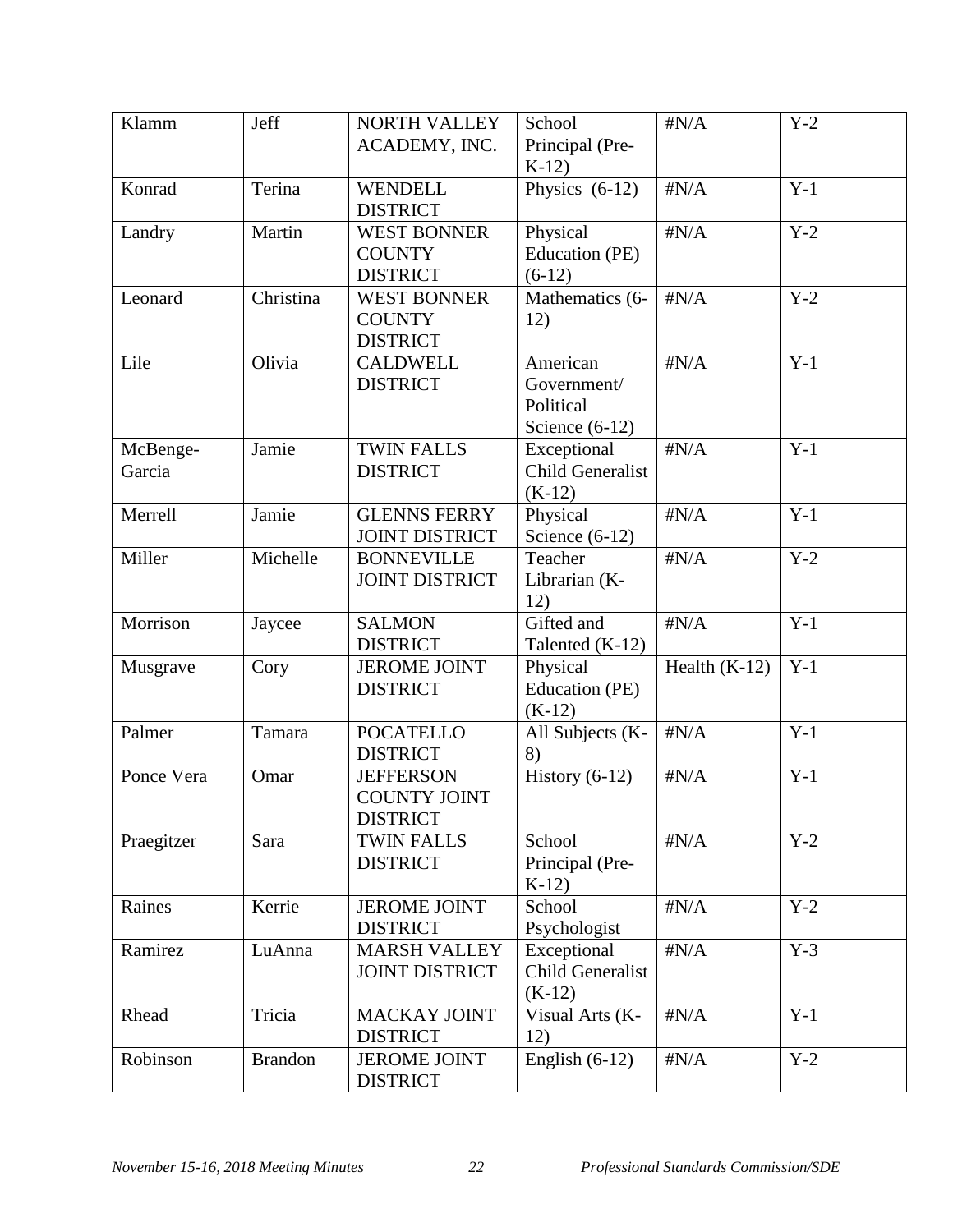| Rucker         | Michael  | <b>JEFFERSON</b><br><b>COUNTY JOINT</b><br><b>DISTRICT</b>              | English $(6-12)$                                                                                            | $\sharp N/A$ | $Y-2$ |
|----------------|----------|-------------------------------------------------------------------------|-------------------------------------------------------------------------------------------------------------|--------------|-------|
| <b>Ruggles</b> | Tara     | <b>LEWISTON</b><br><b>INDEPENDENT</b><br><b>DISTRICT</b>                | <b>Blended Early</b><br>Childhood<br>Education/Early<br>Childhood<br>Special<br><b>Education</b> (PK-<br>3) | $\sharp N/A$ | $Y-1$ |
| Rupert         | Lynda    | <b>GEM PREP:</b><br>NAMPA, INC.                                         | All Subjects (K-<br>8)                                                                                      | $\sharp N/A$ | $Y-1$ |
| Schmidt        | Thomas   | PRESTON JOINT<br><b>DISTRICT</b>                                        | School<br>Principal (Pre-<br>$K-12$                                                                         | $\sharp N/A$ | $Y-1$ |
| Stone          | Jennifer | MCCALL-<br><b>DONNELLY</b><br><b>JOINT SCHOOL</b><br><b>DISTRICT</b>    | Exceptional<br><b>Child Generalist</b><br>$(K-12)$                                                          | $\sharp N/A$ | $Y-1$ |
| Troyer         | Richard  | <b>JEFFERSON</b><br><b>COUNTY JOINT</b><br><b>DISTRICT</b>              | School<br>Psychologist                                                                                      | $\sharp N/A$ | $Y-4$ |
| Ubl            | Paul     | <b>BOUNDARY</b><br><b>COUNTY</b><br><b>DISTRICT</b>                     | English $(6-12)$                                                                                            | $\sharp N/A$ | $Y-1$ |
| Ung            | Vattey   | <b>SAGE</b><br><b>INTERNATIONAL</b><br><b>SCHOOL OF</b><br><b>BOISE</b> | English as a<br>Second<br>Language<br>$(ESL) (K-12)$                                                        | $\sharp N/A$ | $Y-2$ |
| Wayment        | Kristin  | <b>AMERICAN</b><br><b>HERITAGE</b><br><b>CHARTER</b><br>SCHOOL, INC.    | All Subjects (K-<br>8)                                                                                      | $\sharp N/A$ | $Y-1$ |
| Weaver         | Andrea   | <b>KUNA JOINT</b><br><b>DISTRICT</b>                                    | <b>Blended Early</b><br>Childhood<br>Education/Early<br>Childhood<br>Special<br><b>Education</b> (PK-<br>3) | $\sharp N/A$ | $Y-1$ |
| Wilson         | Rachael  | <b>JEFFERSON</b><br><b>COUNTY JOINT</b><br><b>DISTRICT</b>              | Mathematics (6-<br>12)                                                                                      | $\sharp N/A$ | $Y-1$ |
| Yarno          | George   | <b>LAKE PEND</b><br>OREILLE                                             | Physical<br>Education (PE)<br>$(6-12)$                                                                      | $\sharp N/A$ | $Y-3$ |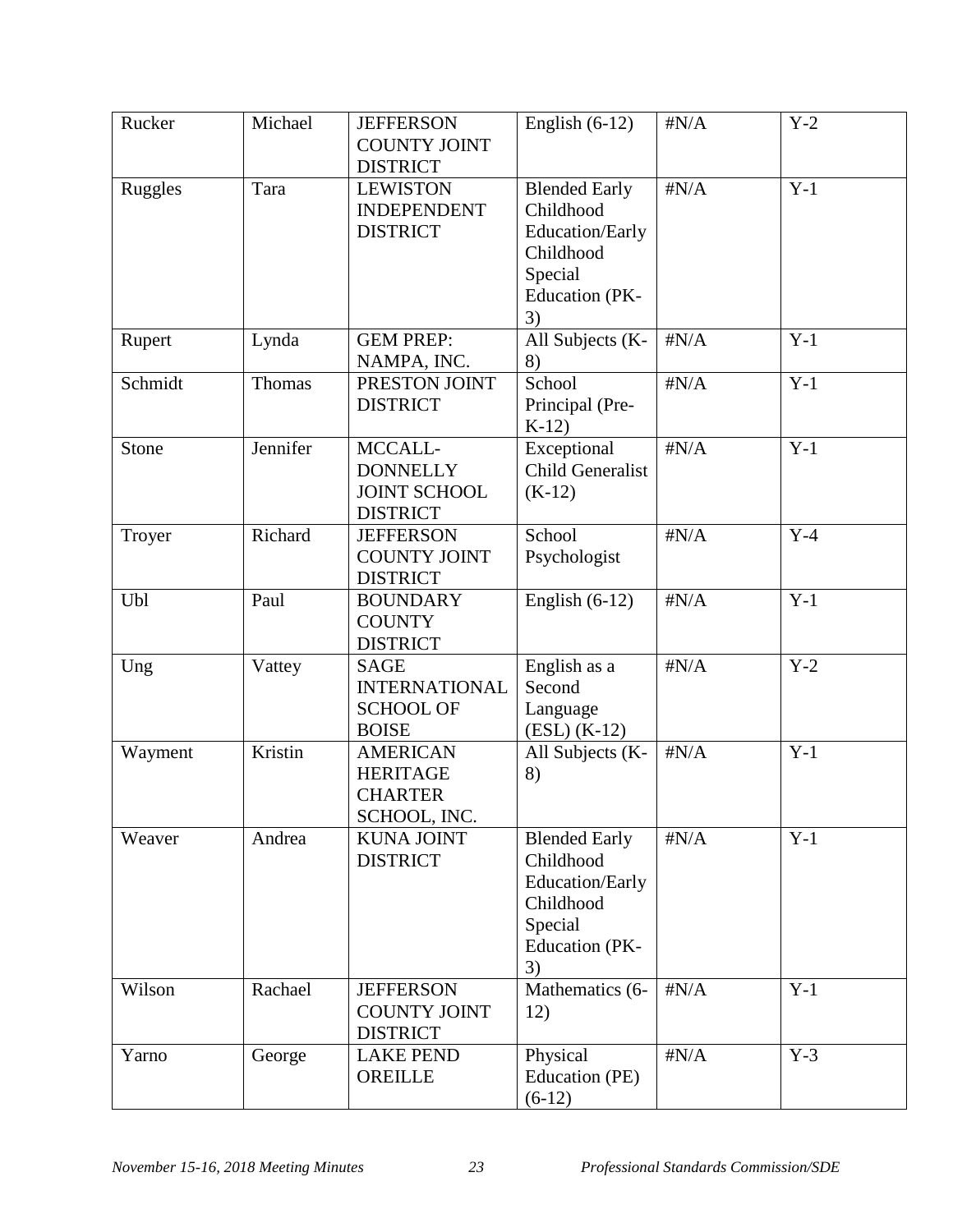**The Commission accepted the report of the Authorizations Committee.** Motion carries unanimously.

## **BUDGET COMMITTEE**

Members present: McKinney, Roark, Saffle, Snow. Absent: Chipman. Staff present: Mathias.

Chair Tony Roark called Commission member's attention to the budget narrative for June 2018. Expenditures for the month of June were \$68,903 with revenue exceeding expenditures by \$40,147. In addition to routine operational costs, \$3,655 was expended for the June PSC meeting, \$779 for staff travel, \$683 for career fairs, and \$1,652 was spent on new office equipment. Administrative and office supplies were around \$2,000 due to the cost of certification envelopes. The User Transaction and the Daily Cash Balance reports were reconciled and balanced for the month of June.

For the month ending July 31, 2018, revenue was \$80,792. Expenditures for the month of July were \$33,794 with revenue exceeding expenditures by \$46.998. In addition to routine operational costs, \$2,349 was expended for the June PSC meeting, \$318 on staff travel costs, \$567 on postal services and CAEP dues totaled \$4,720. The User Transaction and the Daily Cash Balance reports were reconciled and balanced for the month of July.

For the month ending August 31, 2018, revenue was \$80,198. Expenditures for the month of August were \$43,368 with revenue exceeding expenditures by \$36,830. In addition to routine operational costs, \$4,888 was expended on governmental overhead/facilities. The staff attended an all-day Excel training that totaled \$1,500. NASDTEC PPI expenses totaled \$2,540, and insurance came to \$1,245. The User Transaction and the Daily Cash Balance reports were reconciled and balanced for the month of August.

For the month ending September 30, 2018, revenue was \$50,215. Expenditures for the month of September were \$38,974 with revenue exceeding expenditures by \$11,241. In addition to routine operational costs, \$1,163 was spent on investigative services and \$1,050 on the planning of the Standards Review for School Psychologists, School Counselors, and School Social Workers. The User Transaction and the Daily Cash Balance reports were reconciled and balanced for the month of September.

For the month ending October 31, 2018, revenue was \$34,435. Expenditures for the month of October were \$46,260 with expenditures exceeding revenue by \$11,825. In addition to routine operational costs, \$3,678 was spent on PSC meetings, \$658 on investigative services, \$3,165 for the NASDTEC PPI conference, and \$2,140 on both the NNU and BYU reviews. The User Transaction and the Daily Cash Balance reports were reconciled and balanced for the month of September.

**The Commission ACCEPTED the report of the Budget Committee.** Motion carried unanimously.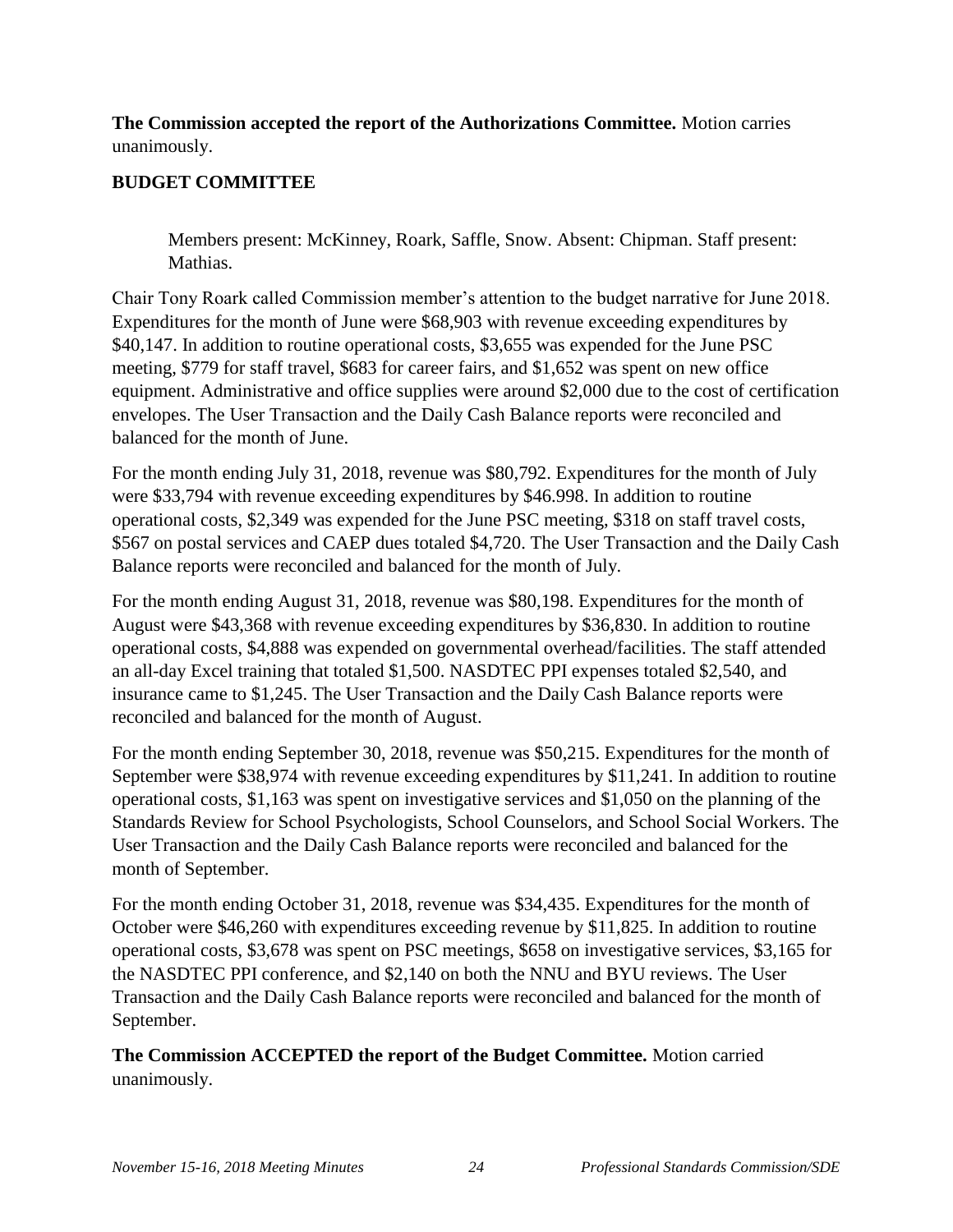### **STANDARDS COMMITTEE**

Members present: Enger, Raney, Sletteland, Snow. Absent: McConnell, Moore. Staff present: Colón Durham, Lackey, Mathias.

**M/S (Raney/Enger): After consideration of the College of Idaho rejoinder and accompanying documents we recommend acceptance of the CAEP State Team Report and State Review Team Report with the following changes: moving the CAEP program approval to conditional for the unit of Standards 1-5. For the State Program Approval, we recommend the following program approval changes:** 

- **1. State Specific Requirement Standard One: Change from Not Approved to Conditionally Approved**
- **2. Elementary Education: Change from Not Approved to Conditionally Approved**
- **3. English Language Arts: Change from Not Approved to Conditionally Approved**
- **4. Visual and Performing Arts: Change from Not Approved to Conditionally Approved**
- **5. Music: Change from Not Approved to Conditionally Approved**

**Additionally, in preparation for the State Mid-Cycle Focus Review in spring 2021, we request the College of Idaho submit Annual Reports to the PSC on June 1, 2019 and June 1, 2020 (following the Standards for Initial Certification of Professional School Personnel for Program Reviews after July 1, 2020).**

Motion carries.

**M/S (Enger/Saffle): I move to approve the revised EPP approval review schedule that now includes College of Southern Idaho and reflects LCSC's extension.** 

Motion carries.

### **EXECUTIVE COMMITTEE**

Chair Char McKinney reported that the Executive Committee considered 16 cases regarding potential Code of Ethics violations: 5 were found with no probable cause. Of those found with probable cause 2 resulted in recommendation for letters of reprimand, 1 in recommendation for suspension, and 2 in recommendation for revocation.

### **Cases Discussed**

Members present: Allred, Davis, Gorton, McKinney, and Roark. Absent: Chipman, McPherson. State Department of Education staff present: Schwab. Office of the Attorney General Staff Present: Berry.

**M/S (McKinney/Davis): Under Idaho Code 74-206 (1)(d), to move the Executive Committee into Executive Session to consider investigatory records exempt from disclosure under Chapter 1 of Title 74, Idaho Code:** Allred-yes; Chipman-absent; Davis-yes; Gorton-yes; McKinney-yes; McPherson-absent; Roark-yes.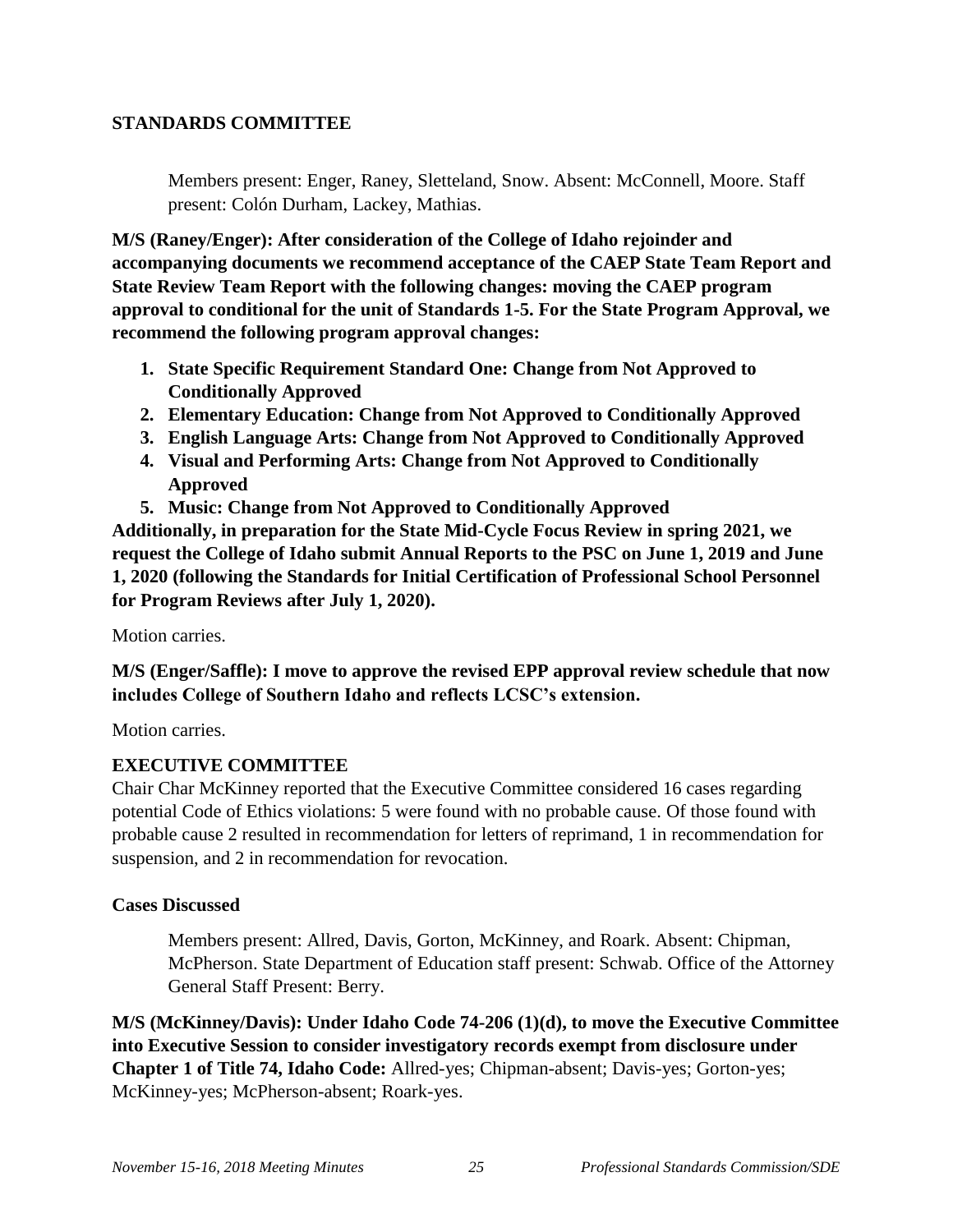**M/S (McKinney/Gorton): To move the Executive Committee into Open Session, after entering Executive Session to consider investigatory records exempt from disclosure under Chapter 1 of Title 74, Idaho Code.** Allred-yes; Chipman-absent; Davis-yes; Gorton-yes; McKinney-yes; McPherson-absent; Roark-yes.

**M/S (McKinney/Gorton): To move that the Executive Committee in Case Number 21802 find probable cause and recommend a stipulation that imposes revocation.** Motion carried unanimously.

**M/S (McKinney/Roark): To move that the Executive Committee in Case Number 21809 find probable cause and recommend a stipulation that imposes a letter of reprimand.**  Motion carried unanimously.

**M/S (McKinney/Davis): To move that the Executive Committee in Case Number 21813 find probable cause and impose a stipulation that imposes a fixed suspension of one year beginning the date of order.** Motion carried unanimously.

**M/S (McKinney/Roark): To move that the Executive Committee in Case Number 21814 find no probable cause.** Motion carried unanimously.

**M/S (McKinney/Davis): To move that the Executive Committee in Case Number 21815 find no probable cause.** Motion carried unanimously.

**M/S (McKinney/Gorton): To move that the Executive Committee in Case Number 21816 find no probable cause.** Motion carried unanimously.

**M/S (McKinney/Roark): To move that the Executive Committee in Case Number 2117 find no probable cause.** Motion carried unanimously.

**M/S (McKinney/Allred): To move that the Executive Committee in Case Number 21818 find no probable cause.** Motion carried unanimously.

**M/S (McKinney/Gorton): To move that the Executive Committee in Case Number 21819 find probable cause and recommend a stipulation that imposes revocation.** Motion carried unanimously.

**M/S (McKinney/Davis): To move that the Executive Committee in Case Number 21820 find probable cause and recommend a stipulation that imposes a letter of reprimand.** Motion carried unanimously.

# **LEADERSHIP TEAM**

The Leadership Team reported that it will not be having its regularly scheduled teleconference call prior to the January full commission meeting. Rather, each committee chair member will work with the PSC staff member who assists with that committee's work to draft their meeting agenda.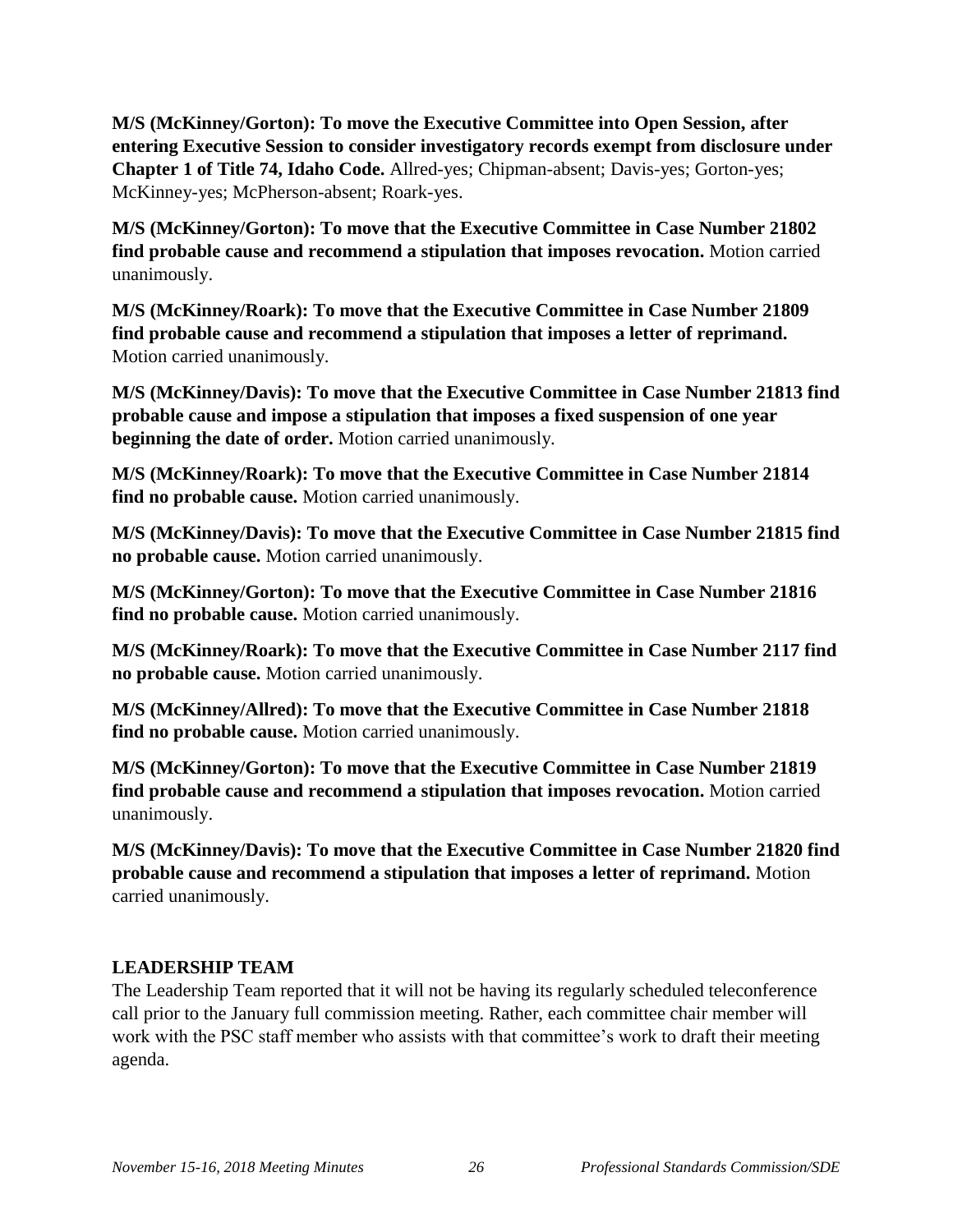In addition, the Leadership Team discussed the possibility of having Vice-Chair Marg Chipman work with the committee chairs to form the PSC Full Commission Agenda.

### **NEW BUSINESS**

No new business.

### **OLD BUSINESS**

No old business.

### **COMMUNICATION PLAN**

Taylor Raney reported that items of interest in these meeting minutes for member communication to constituencies include the following:

- The Certification and Professional Standards Commission website, applications, and institutional recommendation forms have been updated. *Please be sure to use the most updated forms.* For the most updated forms, please visit [the Certification website.](http://www.sde.idaho.gov/cert-psc/cert/)
- The Professional Standards Commission reviewed its 2017-2018 Annual Report. It can be viewed on [the PSC website b](http://www.sde.idaho.gov/cert-psc/psc/)y navigating to "Resource Files."
- The State Board of Education will be sharing the Educator Pipeline and Evaluation Review Reports at the January 24-25, 2018 Professional Standards Commission Meeting.
- The Alternative Authorization for Administrators route proposed at the August State Board of Education Meeting was vacated following the public comment period.
- The Standards Committee approved changes to the Educational Preparation Program review schedule to include the College of Southern Idaho and reflect the extension granted to Lewis-Clark State College.
- The Standards Committee recommended conditional approval for the following College of Idaho programs following the program review and consideration of the College of Idaho rejoinder: State Specific Requirement Standard One, Elementary Education, English Language Arts, Visual and Performing Arts, Music
- The Executive Committee considered 16 cases regarding potential Code of Ethics violations, 5 of which were found with no probable cause. Of those found with probable cause, 2 resulted in recommendation for letters of reprimand, 1 in recommendation for suspension, and 2 in recommendation for revocation.
- During its October 10 Special Meeting the Authorizations Committee approved:
	- o 60 Alternative Authorizations Teacher to New Applications
	- o 146 Alternative Authorizations Content Specialist Applications
	- o 2 Alternative Authorizations Pupil Service Staff Applications
	- o 22 Provisional Applications were recommended to the State Board of Education for approval
- During its November 15 Meeting the Authorizations Committee approved:
	- o 69 Alternative Authorization Teacher to New Applications
	- o 167 Alternative Authorization Content Specialist Applications